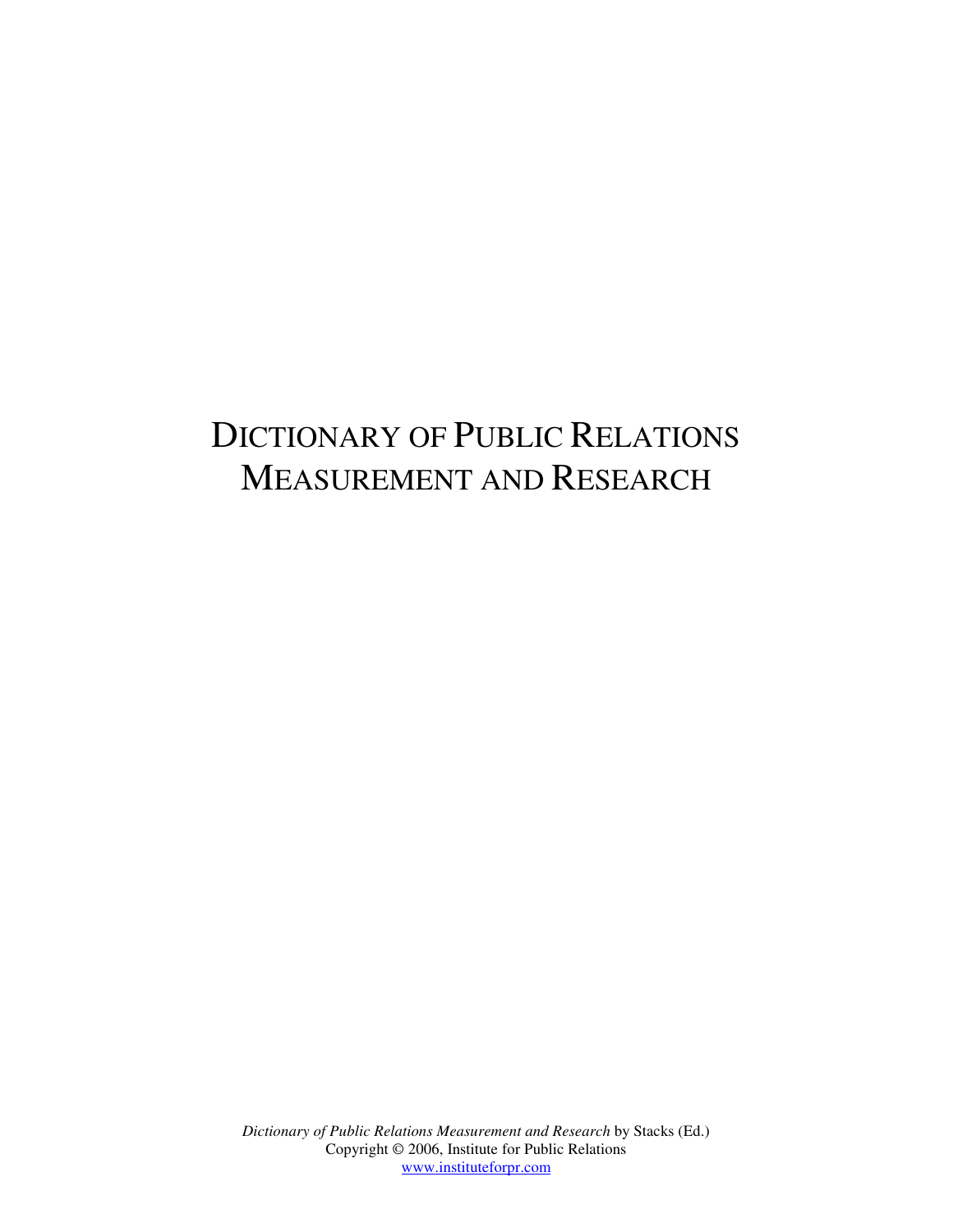#### **This booklet was prepared and edited by**

#### **Dr. Don W. Stacks, University of Miami**

#### COMMISSION ON PUBLIC RELATIONS MEASUREMENT & EVALUATION DICTIONARY EDITORIAL BOARD

**Patricia Bayerlein** *Gagen MacDonald* **Dr. Walter K. Lindenmann** *PR Research & Measurement Specialist*

**Dr. Kathryn Collins** *General Motors*

**John Gilfeather** *Roper ASW*

**Fraser Likely** *Likely Communication Strategies Ltd.*

**Marcia L. Watson**, editorial assistant *University of Miami*

**Dr. David Michaelson** *Consultant*

**Dr. Tom Watson** *Charles Sturt University*

**Dr. Donald K. Wright** *University of South Alabama*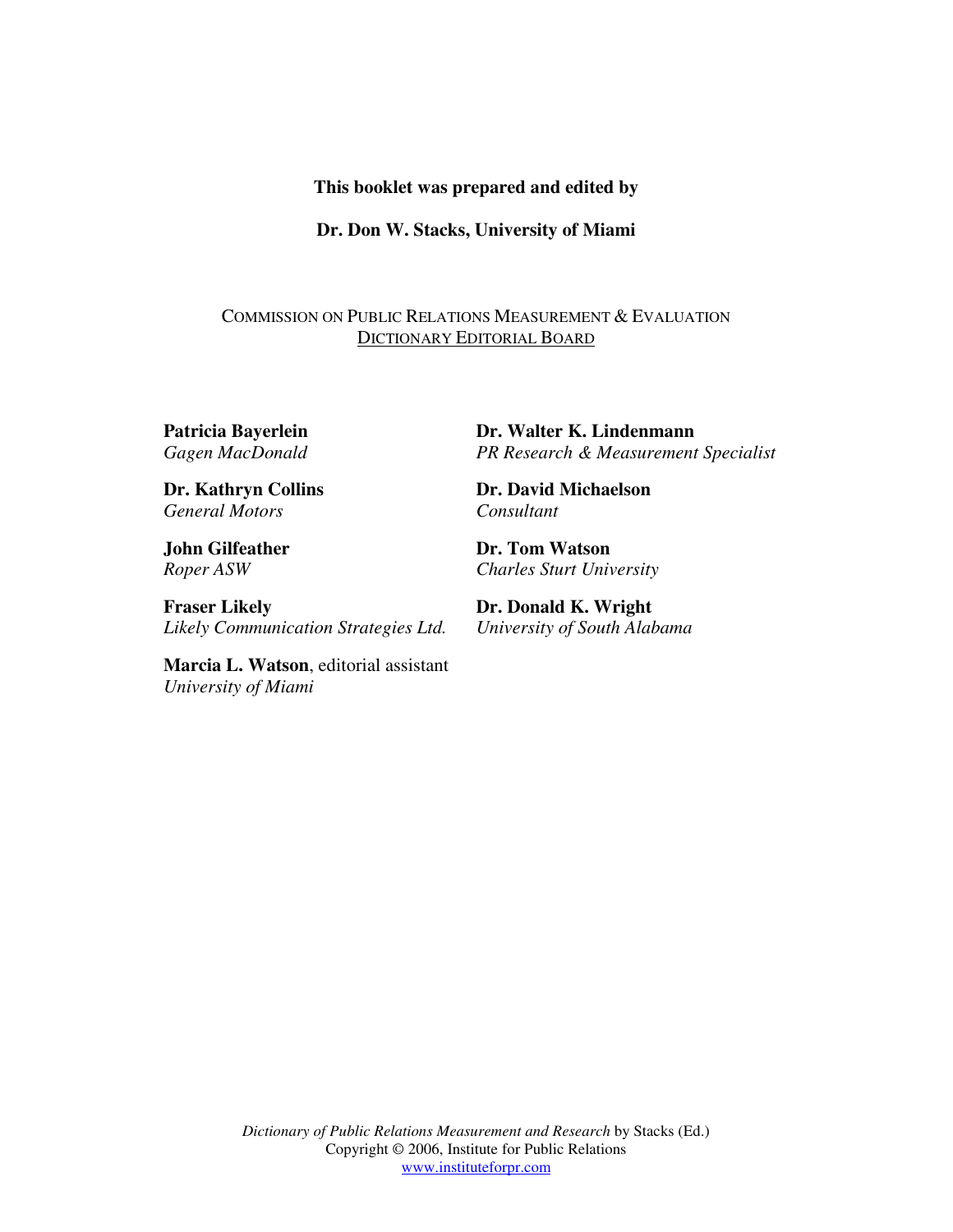### FOREWARD TO 2007 EDITION

In the more than three years since the *Dictionary of Public Relations Measurement and Research* was first released, it has become one of the most popular papers the Institute for Public Relations has ever published. Week after week, visitors to our free website (www.instituteforpr.org) download the dictionary. It has been reprinted with permission, distributed and sometimes debated at major professional and academic conferences.

The truth is that public relations teachers and practitioners traditionally have not used the same nomenclature – let alone definitions – for many central concepts of research and measurement. Increasingly, however, it is clear that we should save our creativity for program development and execution, not for the names and meanings applied to key elements of the science beneath the art of public relations.

To that end, this second edition covers an expanded number of terms, with input from a broader group of scholars and research experts. They now represent many more countries where public relations science is regularly used. The Institute owes an enormous debt of gratitude to all of them, but particularly to Dr. Don W. Stacks. His tireless commitment to the Institute's mission is surpassed only by his commitment to family and students – and we are so very grateful to be number three on that list.

So, is the dictionary done yet? For now, maybe. But this new edition will undoubtedly receive even wider distribution, leading to even more debate, and ultimately to further evolution in our thinking about public relations research and measurement. You are invited to take part.

> Frank Ovaitt President & CEO Institute for Public Relations

Gainesville, Florida January 2006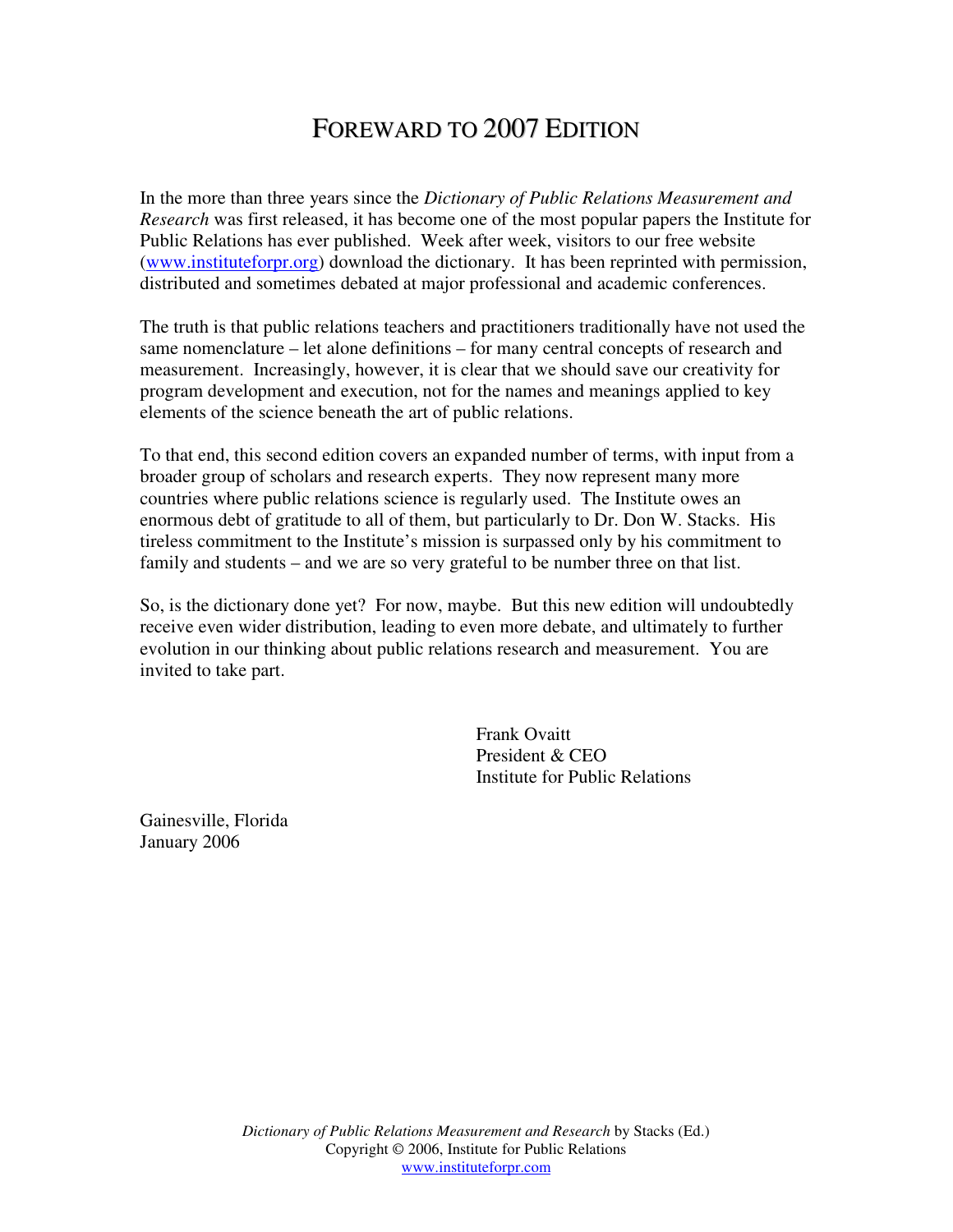### FOREWORD TO 2002 EDITION

*"Words… are innocent, neutral, precise, standing for this, describing that, meaning the other…so if you look after them you can build bridges across incomprehension and chaos.*

*"I don't think writers are sacred, but words are. The deserve respect. If you get the right ones in the right order they can nudge the world a little…."*

From the play, THE REAL THING by Tom Stoppard

Why a dictionary for public relations measurement and research?

Because we don't all measure the same things, measure the same ways, or use the same tools or terminology. To get all of us on the same page we need to know precisely what we mean when we use or say certain words in measuring our activities and our research.

Some may complain that the words we have chosen to define are too simplistic. Remember Webster once defended his word choice by explaining that it's the little words we think we know the meaning of - but don't - which cause most of the problems in understanding and communications.

We thank Dr. Don Stacks and others who have given so generously of their time to assemble this special choice of words and politely debate each definition. We have listed their names for you and they will tell you they gratefully acknowledge that this is a work in progress. Public relations continuously evolves so there are no "final words."

> Jack Felton President & CEO Institute for Public Relations

Gainesville, Florida September 2002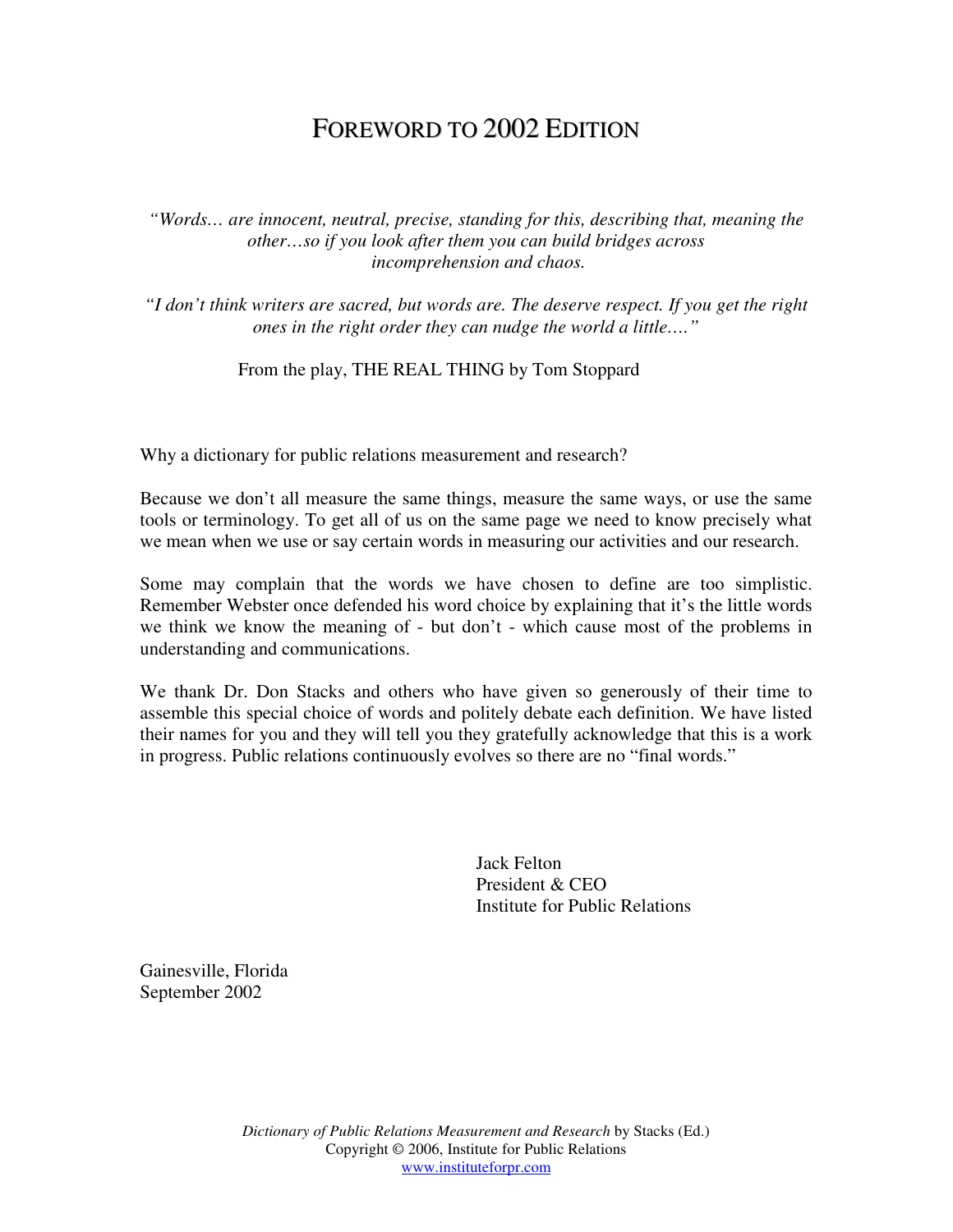### PREFACE TO 2007 EDITION

Public relations measurement and research has progressed far in the five years between the first and second editions of the Dictionary of Public Relations Measurement and Research. In its desire to answer concerns—among its own membership and from "internal" and "external" clients—about demonstrating its effectiveness, the profession began to focus on demonstrating its impact on the client's outcomes of interest. This in turn has lead to a more education in research design and evaluation methods.

The second edition of the Dictionary clearly reflects this trend. It does so in several ways. First, the Dictionary has been expanded by almost 100 terms. Second, its crossreferencing is more complete. Third, individual terms have been further designated as statistical "s" or methodological "m" within the individual term definitions. Finally, terms have been redefined and in many instances are more sophisticated—reflecting a sophistication of the profession.

I am indebted to the Commission for Public Relations Measurement and Evaluation members who toiled tirelessly to find suitable new terms and define them so that the user might better understand not only the term but also its usage(s) in the research and evaluation process. The second edition would not have been possible without their help.

I would like to acknowledge the help of Ms. Marcia L. Watson who carefully proofed and corrected versions of the second edition. She did this in addition to her other duties as a doctoral student at the University of Miami.

Finally, I would like to acknowledge the University of Miami School of Communication and Dean Sam Grogg for allowing me the time to work on this project.

Don W. Stacks Coral Gables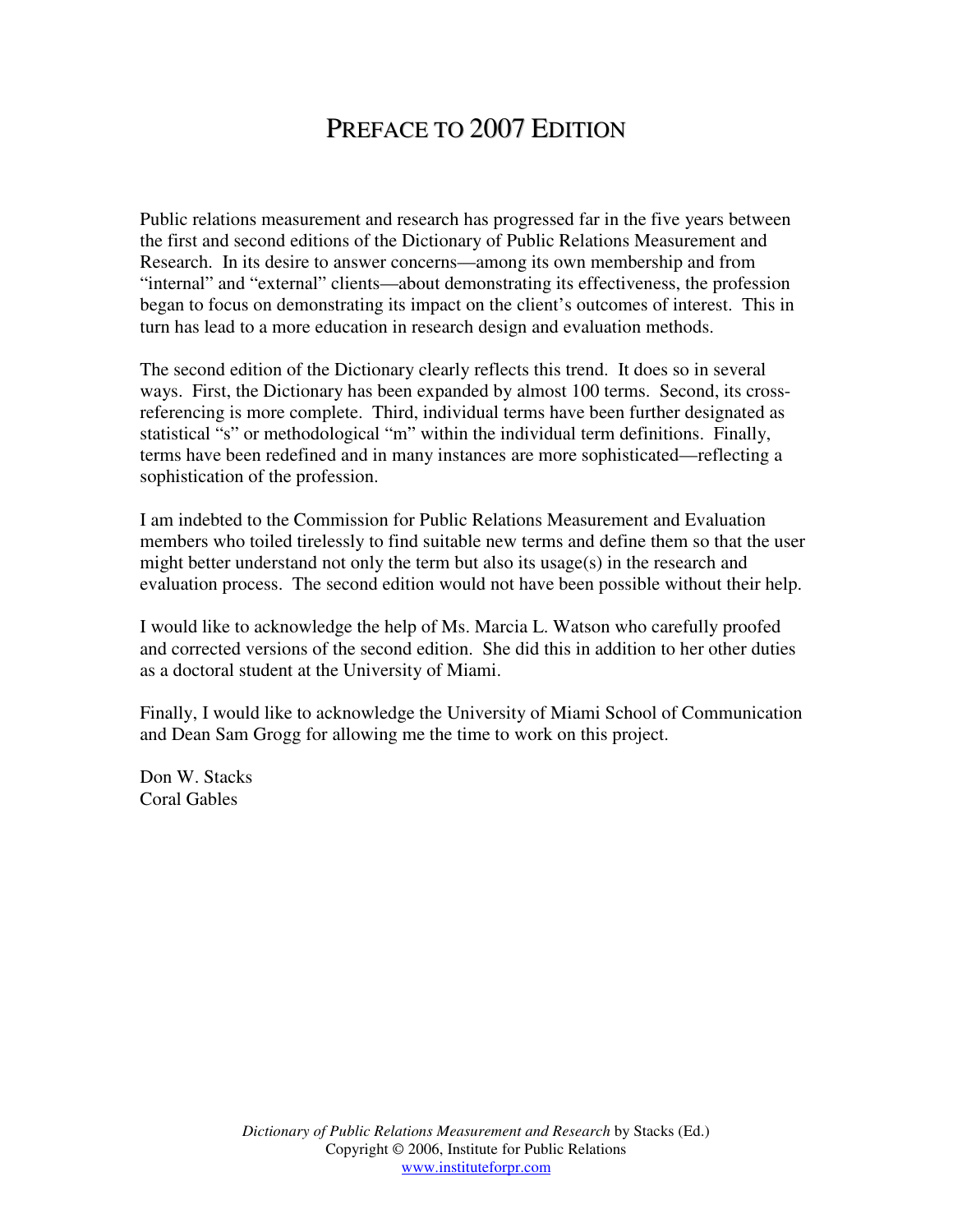### DICTIONARY OF PUBLIC RELATIONS  $\mathbf M$ EASUREMENT AND  $\mathbf R$ ESEARCH $^1$

### $-$  A  $-$

- **Algorithm** *s.* a step-by-step problemsolving procedure, especially an established, recursive computational procedure for solving a problem in a finite number of steps
- **Alpha** Level  $(\alpha)$  *s*. the amount of error or chance allowed in sampling or inferential testing
- **Analysis of Variance (ANOVA)** *s.* an inferential statistical test of significance for continuous measurement dependent variables against a number of groups as independent variables
- **Articles** *m.* an output, typically printed but also found on the Internet
- **Attitude** *m.* a predisposition to act or behave toward some object; a motivating factor in public relations; composed of three dimensions: affective (emotional evaluation), cognitive (knowledge evaluation), and connotative (behavioral evaluation)
- **Attitude Research** *m.* the measuring and interpreting a full range of views, sentiments, feelings, opinions, and beliefs that segments of the public may hold toward a client or product
- **Attitude Scale** *m.* a measure that targets respondent attitudes or beliefs toward some object; typically interval-level data and requires that an arbitrary or absolute midpoint

("neutral" or "neither agree nor disagree") be provided to the respondent; also known as Likerttype or Semantic Differential measures; *s.* an output measured as an interval or ratio measure

**Audience** – *m.* a specified group from within a defined public targeted for influence

### $-$  B  $-$

- **Bar Graph –** *s.* A representation of a frequency distribution by means of rectangles (or other indicators) whose widths represent class intervals and whose heights represent corresponding frequencies; see also: graph
- **Baseline**  $s$ . an initial measurement against which all subsequent measures are compared; *m.* a data point established for comparison at the developmental stage of a research campaign.
- **Behavioral Event Interview (BEI)** an interview technique used to solicit evidence or examples of a specific competency or skill you possess; BEI is based on the premise that a person's past behavior is the best predictor of their future performance
- **Behavioral Objective** *m.* an objective that specifies the expected public relations campaign or program outcome in terms of specific behaviors; *s.* a measure that is actionable in that it *is* the behavior

<sup>1</sup> Terms are identified as either statistical (*s*) or methodological (*m*). Common usage is used when determining whether the term is listed as either statistical or methodological when terms have dual meanings (e.g., regression).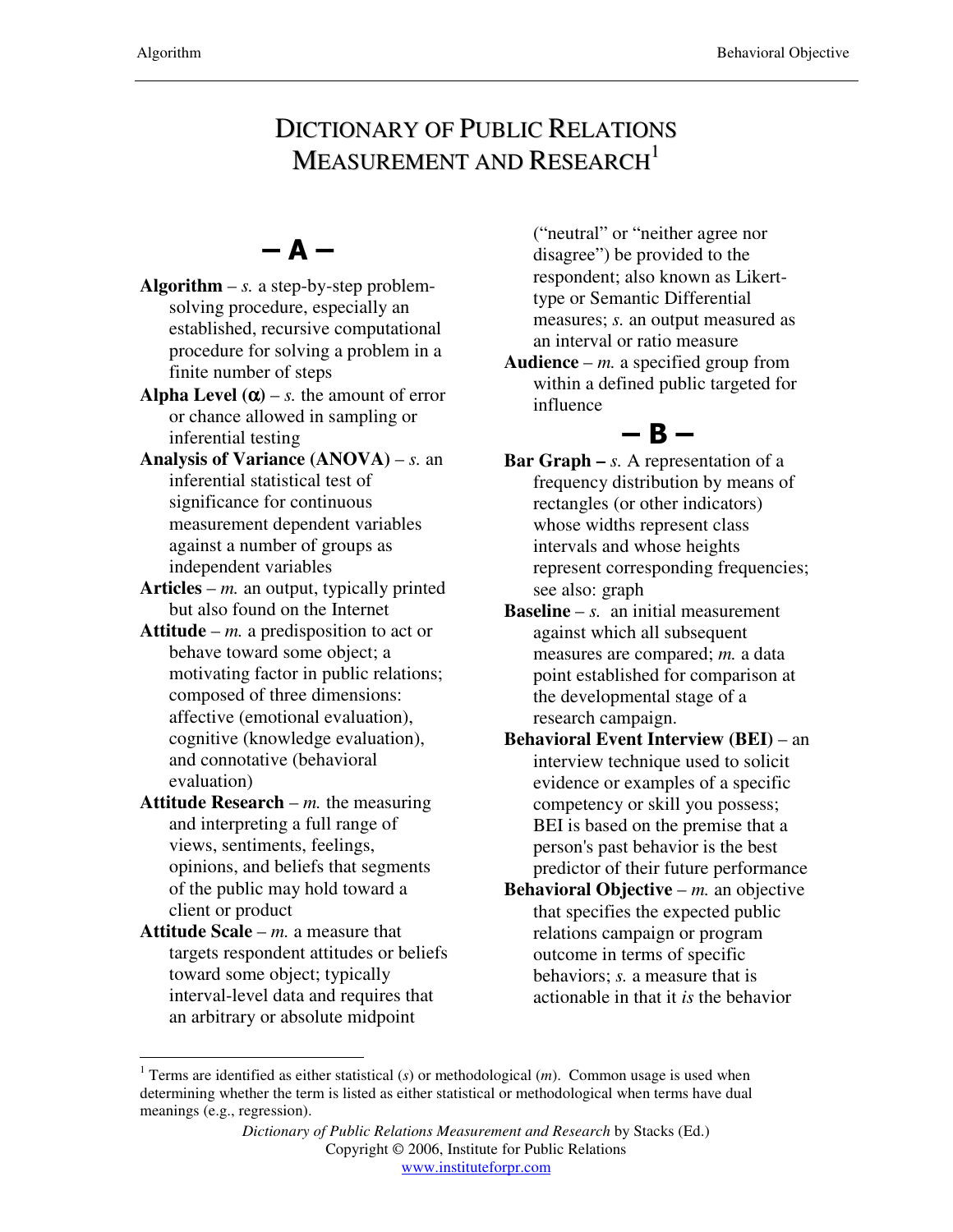requested (e.g., outcome) of a target audience; see also: outcome

- **Belief** *m.* a long-held evaluation of some object, usually determined on a basis its occurrence; clusters of beliefs yield attitudes
- **Benchmarking (Benchmark Study)** *m.* a measurement technique that involves having an organization learn something about its own practices, the practices of selected others, and then compares these practices
- **Bivariate Analysis** *s.* a statistical examination of the relationship between two variables
- **BRAD** *s.* British Rate and Data measure – provides circulation and advertising costs data

### $-$  C  $-$

- **Campaign (Program)** *m.* the planning, execution, and evaluation of a public relations plan of action aimed at solving a problem
- **Case Study Methodology** *m.* an informal research methodology that gathers data on a specific individual or company or product with the analysis focused on understanding its unique qualities; is not generalizable to other cases or populations
- **Categorical Data** *s.* measurement data that are defined by their association with groups and are expressed in terms of frequencies, percentages, and proportions; see also: nominal data, ordinal data
- **Category**  $m$ . in content analysis the part of the system where the content (units of analysis) are placed; also referred to as "subjects" or "buckets"
- **Causal Relationship** *m.* a relationship between variables in which a change in one variable forces, produces, or

brings about a change in another variable; *s.* the result of a significant interaction term in an analysis of variance or regression, often displayed in path analyses or sequential equation models

- **Census** *m.* collection of data from *every* person or object in a population
- **Central Tendency** *s.* a statistic that describes the typical or average case in the distribution of a variable; see also: mean, median, mode, range, standard deviation, standardized score, variance, z-score
- **Characters** *m.* a manifest unit of analysis used in content analysis consisting of individuals or roles (e.g., occupations, roles, race)
- **Chi-Square**  $(X^2)$  *s.* an inferential statistical test of significance for categorical data (nominal or ordinal)
- **Circulation** *s.* number of copies of a publication as distributed (as opposed to read)
- **Closed-Ended Question** *m.* a question that requires participants to answer selected and predetermined responses (e.g., strongly agree, agree, neither agree nor disagree, disagree, strongly disagree)
- **Cluster analysis** *s.* An exploratory data analysis tool which aims at sorting different objects into groups in a way that the degree of association between two objects is maximal if they belong to the same group and minimal if otherwise
- **Clustered Sample** *m.* a type of probability sample that involves first breaking the population into heterogeneous subsets (or clusters), and then selecting the potential sample at random from the individual clusters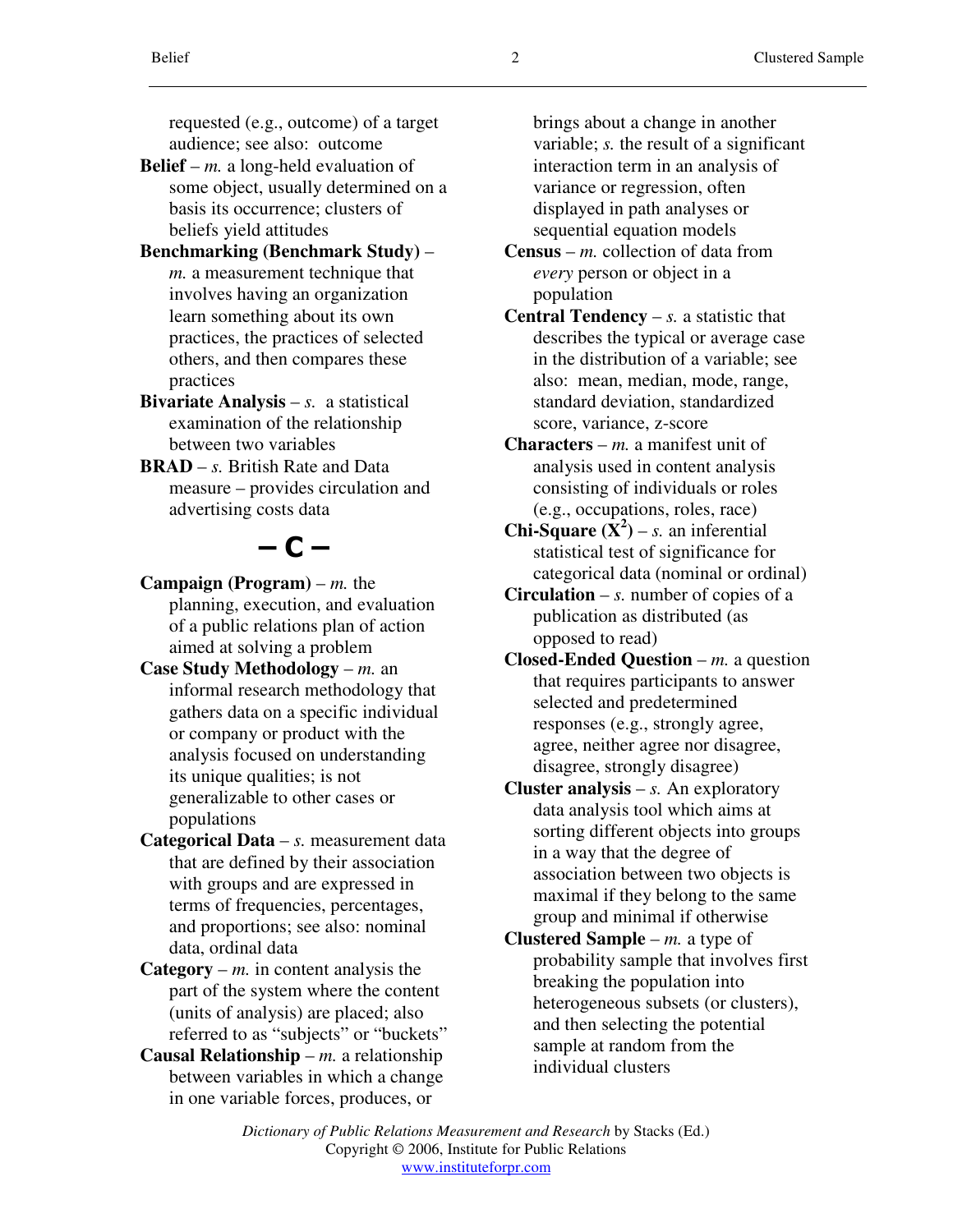#### Coefficient Alpha 3 Confidence Interval

- **Coefficient Alpha**  $(\alpha)$  *s.* a statistical test for a measurement's reliability for interval and ratio data; also known as Cronbach's coefficient alpha
- **Cohen's Kappa** *s.* an intercoder reliability measure used in content analysis when there are more than two coders; see also: reliability, content analysis
- **Cohort Survey** *m.* a type of longitudinal survey in which some specific group is studied over time according to some criteria that stays the same (e.g.,  $age = 21$ ) while the samples may differ
- **Column Inches** *s.* total length of an article if it were all one-column measured in inches (or centimeters); determines the total "share of ink" that a company or brand has achieved
- **Communication** *m.* the process that deals with the transmission and reception of intentional messages that are a part of a natural language system (e.g., words, phrases, sentences, paragraphs)
- **Communication Product (Product)** *m.* the end result of the communication product process resulting in the production and dissemination of a brochure, media release, video news release, Web site, speech, and so forth; see also: output, outtake
- **Communication(s) Audit** *m.* a systematic review and analysis of how effectively an organization communicates with all of its major internal and external audiences by identifying these audiences, by identifying the communication programs and their communication products utilized for each audience, by determining the effectiveness of

these programs and their products, and by identifying gaps in the overall existing communication program; uses accepted research techniques and methodologies; see also: formal methodology, informal methodology, case study, content analysis, survey, in-depth interview, focus group, experiment, secondary, historical, participant-observation

- **Communication(s) Research** *m.* any systematic study of the relationships and patterns that are developed when people seek to share information with each other
- **Community Case Study** *m.* an informal methodology whereby the researcher takes an in-depth look at one or several communities – subsections of communities – in which an organization has an interest by impartial, trained researchers using a mix of informal research methodologies (i.e., participantobservation, role-playing, secondary analysis, content analysis, interviewing, focus groups)
- **Concurrent Validity** *m.* a measurement device's ability to vary directly with a measure of the same construct or indirectly with a measure of an opposite construct. It allows you to show that your test is valid by comparing it with an already valid test
- **Confidence Interval** *s.* in survey methodology based on a random sampling technique; the range of values or measurement within which a population parameter is estimated to fall (e.g., for a large population we might expect answers to a question to be within  $\pm 3\%$  of the true population answer; if 55% responded positively, the confidence interval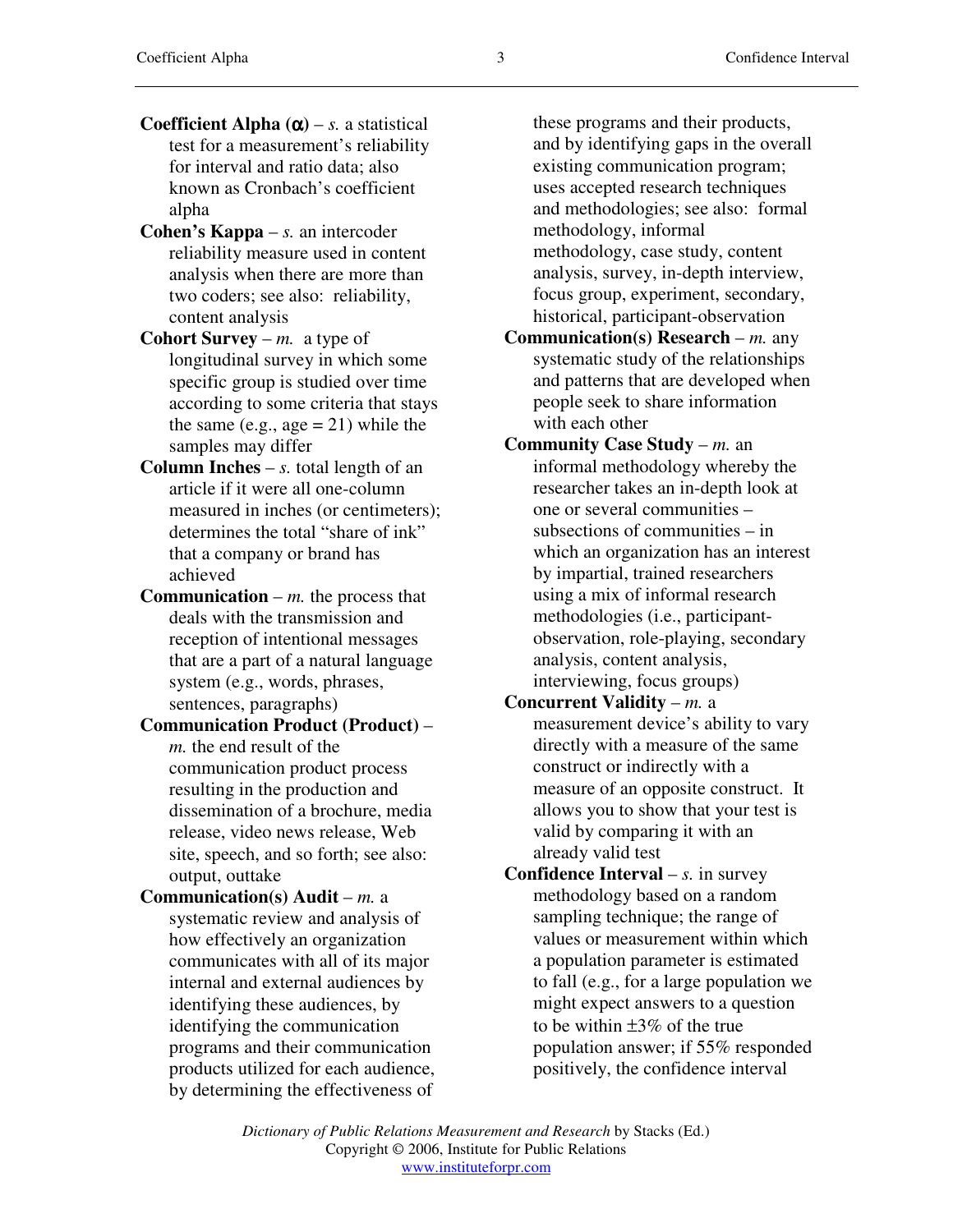would be from 52% to 58%); sometimes called measurement error

- **Confidence Level** *m.* in survey methodology based on a random sampling technique, the amount of confidence we can place on our confidence interval (typically set at 95%, or 95 out of 100 cases truly representing the population under study, with *no more than* 5 cases out of 100 misrepresenting that population); sometimes called sampling error; *s.* the amount of confidence a researcher has that a finding between groups or categories is statistically significant; see also: statistically significant
- **Construct Validity** *m.* a dimension of measurement; *s.* a statistically tested form of measurement validity that seeks to establish the dimensionality of a measure; see also: validity, face validity, criterion-related validity, content validity, discriminant validity, divergent validity
- **Content Analysis** *m.* an informal research methodology (and measurement tool) that systematically tracks messages (written, spoken, broadcast) and translates them into quantifiable form via a systematic approach to defining message categories through specified units of analysis; the action of breaking down message content into predetermined components (categories) to form a judgment capable of being measured
- **Content Validity** *m.* a form of measurement validity that is based on other researchers or experts evaluations of the measurement items contained in a measure; see also: validity, fact validity, construct validity, criterion-related validity,

discriminant validity, divergent validity

- **Contingency Question** *m.* a survey question that is to be asked only to some respondents, determined by their responses to some other questions; sometimes called a "funnel question"
- **Contingency Table** *s.* a statistical table for displaying the relationship between variables in terms of frequencies and percentages; sometimes called a "cross tabulation table" or "cross tab"
- **Continuous Data** *s.* data that are measured on a continuum, usually as interval data
- **Contour Plot** *s.* a contour plot is a graphical technique for representing a 3-dimensional surface by plotting constant *z* slices, called contours, on a 2-dimensional format. That is, given a value for *z*, lines are drawn for connecting the  $(x,y)$  coordinates where that *z* value occurs. The contour plot is used to answer the question "how does Z change as a function of X and Y?"
- **Convenience Sample** *m.* a nonprobability sample where the respondents or objects are chosen because of availability (e.g., "man on the street"); a type of non-probability sample in which who ever happens to be available at a given point in time is included in the sample; sometimes called a "haphazard" or "accidental" sample
- **Convergent Validity** *s.* a type of construct validity that refers to the principle that the indicators for a given construct should be at least moderately correlated among themselves; see also: Coefficient alpha, validity, face validity, content validity, construct-related validity,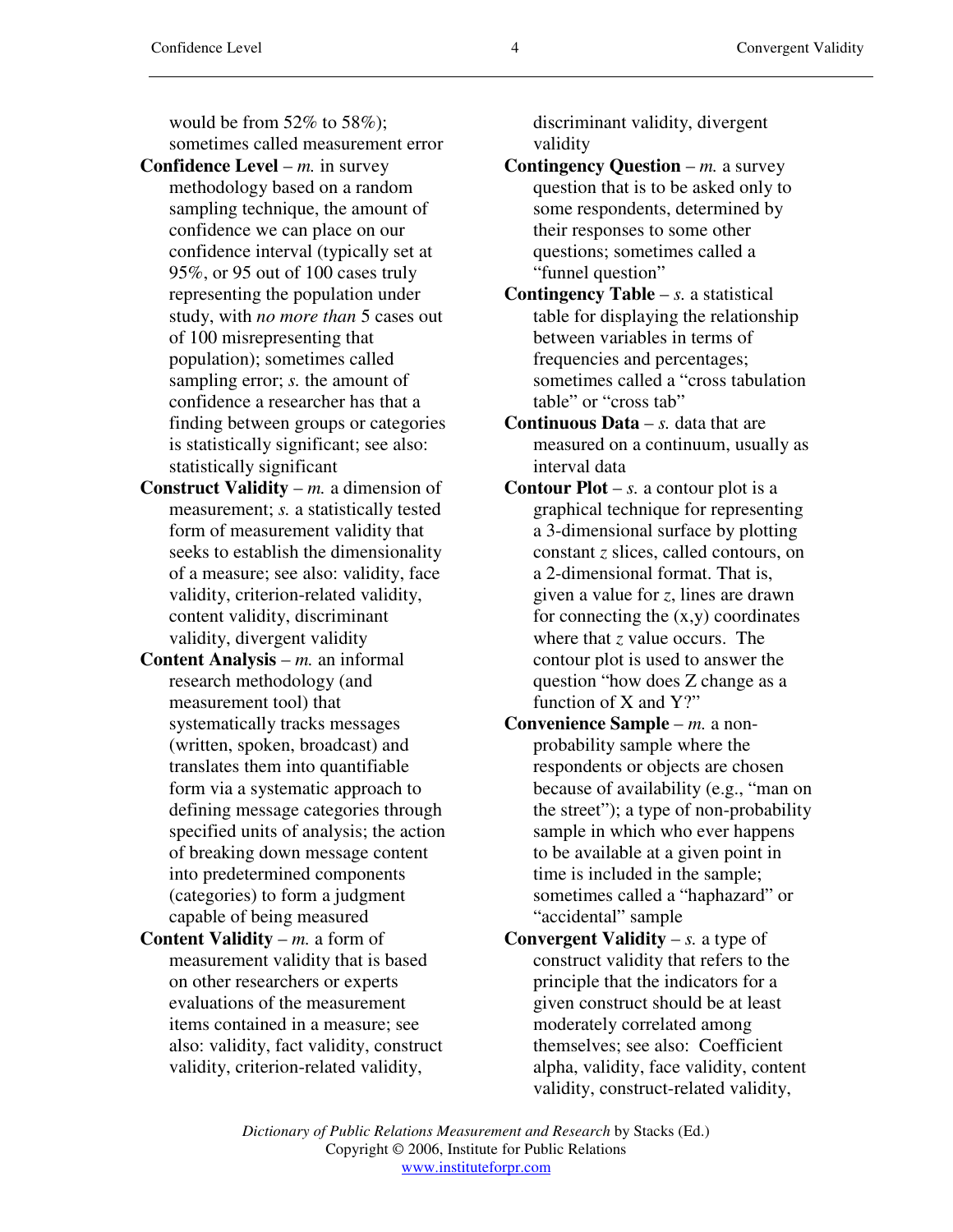criterion-related validity, discriminant validity, divergent

validity

- **Correlation**  $(r)$  *s.* a statistical test that examines the relationships between variables (may be either categorical or continuous); see also: correlation coefficient, Pearson Product Moment coefficient, Spearman-Rho, *r*
- **Correlation Coefficient** *s.* a measure of association that describes the direction and strength of a linear relationship between two variables; usually measured at the interval or ratio data level (e.g., Pearson Product Moment Coefficient, *r*), but can be measured at the nominal or ordinal level (e.g., Spearman-Rho)
- **Cost Per Thousand (CPM)** *s.* cost of advertising for each 1,000 homes reached by the media
- **Cost-Effectiveness** *s.* an outcome that may be measured in public relations research which evaluates the relation between overall expenditure (costs) and results produced, usually the ratio of changes in costs to change in effects
- **Covariation** *s.* a criterion for causation whereby the dependent variable takes on different values depending on the independent variable
- **Criterion Variable** –*m.* the variable the research wants to predict to; see also: dependent variable
- **Criterion-Related Validity** *m.* a form of validity that compares one measure against others known to have specified relationships with what is being measured; the highest form of measurement validity; see also: validity, face validity, content validity, content validity, discriminant validity, divergent validity
- **Crossbreak Analysis** *s.* a categorical analysis that compares the frequency of responses in individual cells from one variable against another; see also: crosstabulation, frequency, frequency table
- **Cross-Sectional Survey** *m.* a survey based on observations representing a single point in time; see also: snapshot survey
- **Crosstabs** *s.* statistical tables used to array the data; allows the analyst to go beyond total data into frequencies and averages as well as to make possible overall as well as sub-group analyses (e.g., comparisons of the opinions expressed by sell-side analysts with those stated by buyside investment professionals)
- **Crosstabulation** *s.* the result of two categorical variables in a table; see also: crossbreak analysis, frequency, frequency table
- **Cumulative Scale (Guttman Scale/ Scalogram)** – *m.* a measurement scale that assumes that when you agree with a scale item you will also agree with items that are less extreme; see also: outcome, Guttman Scalogram, Likert scale, semantic differential scale
- **Cyber Image Analysis** *m.* the measurement of Internet content via chat rooms or discussion groups in cyberspace regarding a client or product or topic; the measurement of a client's image everywhere on the Internet

### – D –

**Data** – *m.* the observations or measurements taken when evaluating a public relations campaign or program; *s.* the frequencies, means, percentages used to assess a campaign or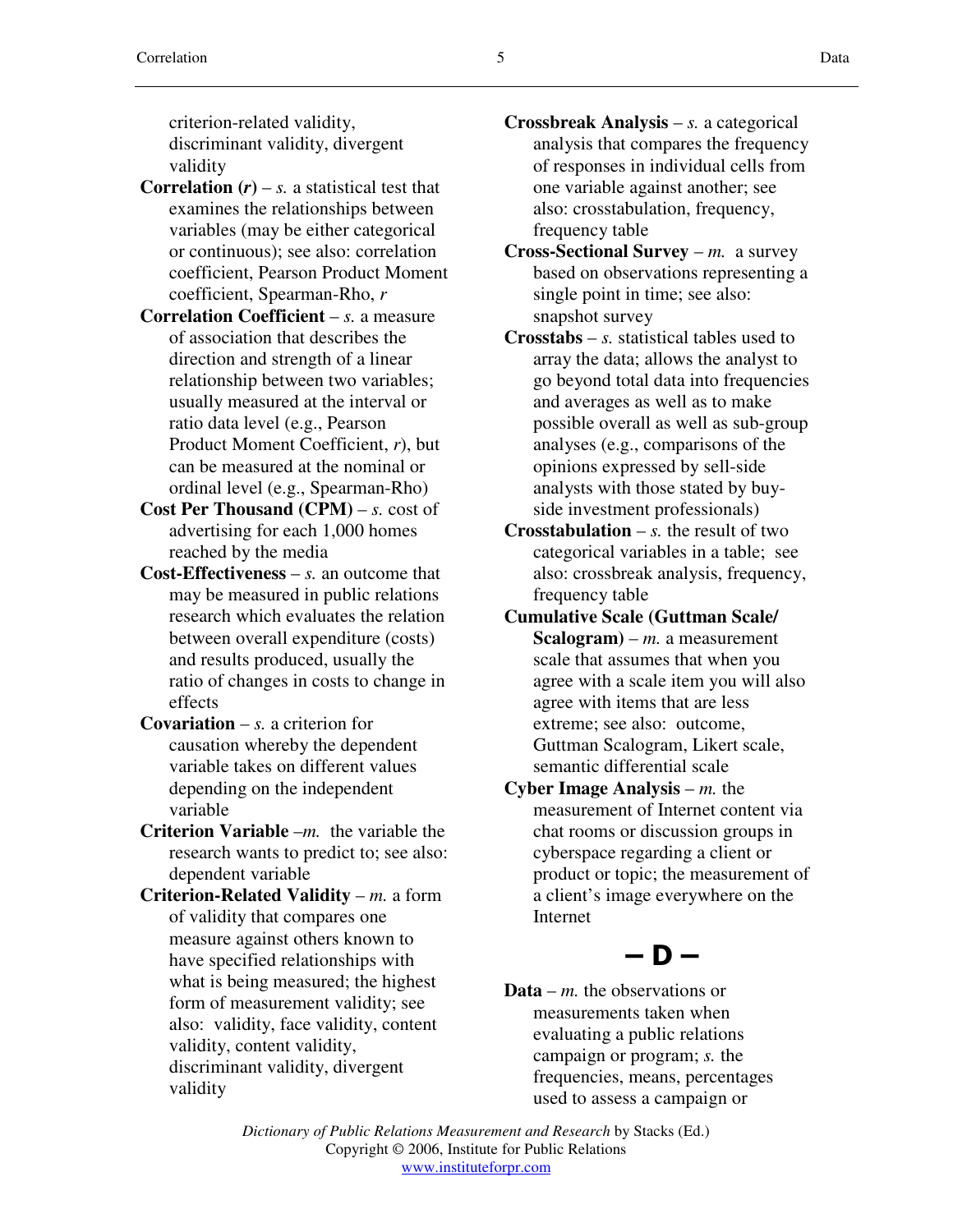program; see also: nominal data, ordinal data, interval data, ratio data

- **Database** *s.* a collection of data arranged for ease and speed of search and retrieval
- **Database Mining** *m.* a research technique utilizing existing data; see also, secondary methodology
- **Deduction** *m.* a philosophical logic in which specific expectations or hypotheses are developed or derived on the basis of general principles
- **Delphi Technique** *m.* a research methodology (usually survey or interview) where the researcher tries to forecast the future based on successive waves of interviews or surveys with a panel of experts in a given field as a means of building a "consensus" of expert opinion and thought relating to particular topics or issues
- **Demographic Analysis** *m.* analysis of a population in terms of special social, political, economic, and geographic subgroups (e.g., age, sex, income-level, race, educationallevel, place of residence, occupation)
- **Demographic Data** *m.* data that differentiates between groups of people or things (e.g., sex, race, income)
- **Dependent Variable** *m.* the variable that is measured or collected
- **Depth Interview** *m.* an extensive, probing, open-ended, largely unstructured interview, usually conducted in person or by telephone, in which respondents are encouraged to talk freely and in great detail about given subjects; also known as an "in-depth interview"; see also: indepth methodology
- **Descriptive Research** *m.* a form of research that gathers information in

such a way as to paint a picture of what people think or do

- **Descriptive Statistics** *s.* the reduction and simplification of the numbers representing research, to ease interpreting the results
- **Descriptive Survey** *m.* a type of survey that collects in quantitative form basic opinions or facts about a specified population or sample; also known as a "public opinion poll"
- **Design Bias** *m.* research design bias is introduced when the study fails to identify the validity problems or when publicity about the research fails to incorporate the researcher's cautions
- **Discriminant Validity** *s.* a type of validity that is determined by hypothesizing and examining differential relations between a test and measures of similar or different construct*s.* It is the opposite of convergent validity and is also known as divergent validity; see also: convergent validity, divergent validity; *m.* a way of establishing if a measure is measuring what it is supposed to measure; see also: validity, criterion-related validity
- **Divergent Validity –** *s.* see also: discriminant validity
- **Double-Barreled Question** *– m.* a question that attempts to measure two things at the same time; a source of measurement error

### $-$  E  $-$

**Editorial** –  $m$ , the content of a publication written by a journalist, as distinct from advertising content which is determined by an advertiser; an article expressing the editorial policy of a publication of a matter of interest (also known as a "leader" or "leading article"); space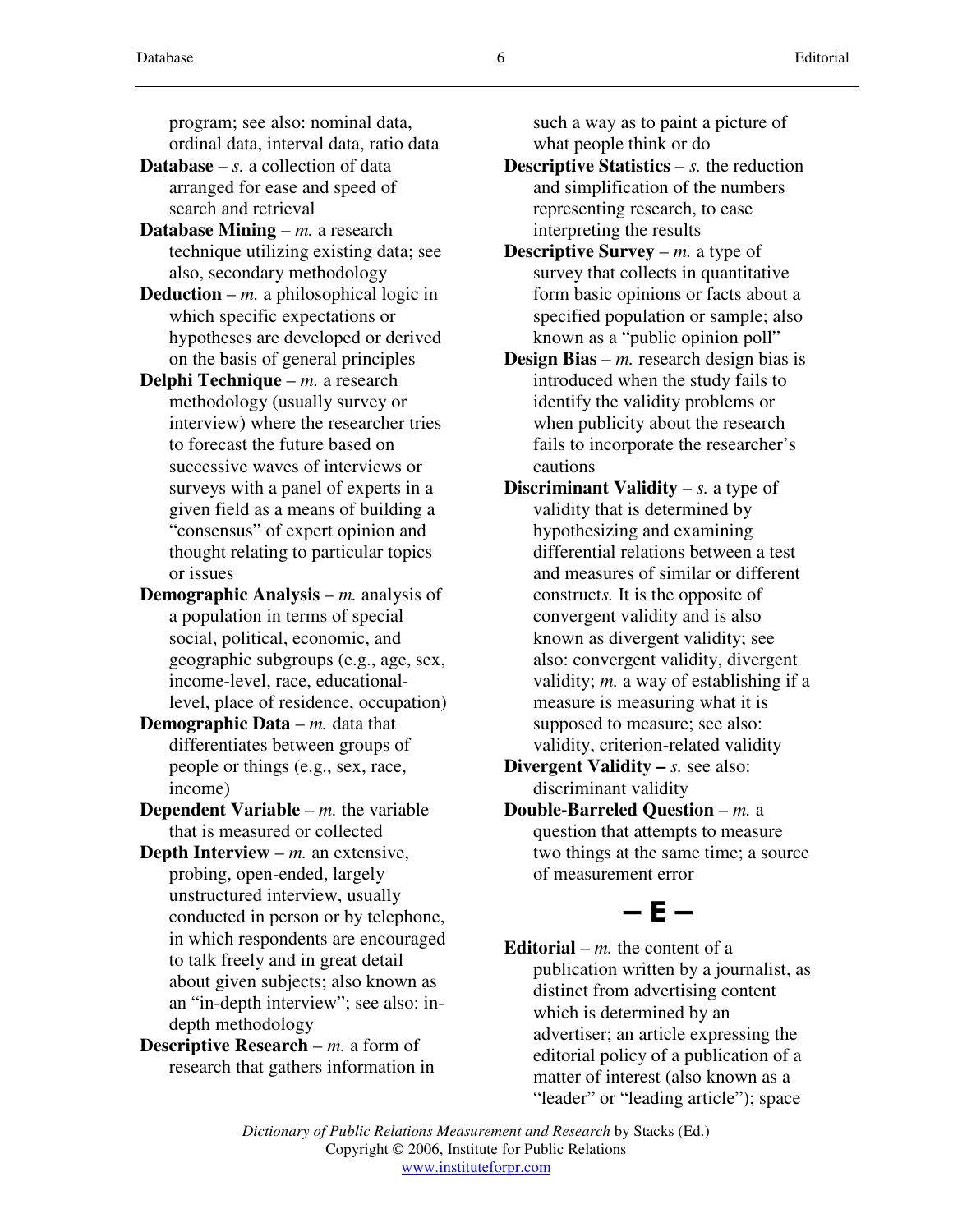in a publication bought by an advertiser that includes journalistic copy intended to make the reader think it originates from an independent source (also knows as an "advertorial"); *s.* an outcome or measured variable

- **Environmental Scanning** *m.* a research technique for tracking new developments in any area or field by carrying out a systematic review of what appears in professional, trade, or government publications
- **Equal Appearing Interval Scale** *m.* a measurement scale with predefined values associated with each statement; see also: Thurstone scale
- **Equivalent Advertising Value (AVE)** *s.* equivalent cost of buying space devoted to editorial content
- **Error Bar** *s.* a graphical data analysis technique for showing the error in the dependent variable and optionally; the independent variable in a standard x-y plot
- **Ethnographic Research** *m.* an informal research methodology that relies on the tools and techniques of cultural anthropologists and sociologists to obtain a better understanding of how individuals and groups function in their natural settings; see also: participantobservation
- **Evaluation Research** –*m.* a form of research that determines the relative effectiveness of a public relations campaign or program by measuring program outcomes (changes in the levels of awareness, understanding, attitudes, opinions, and/or behaviors of a targeted audience or public) against a predetermined set of objectives that initially established the level or degree of change desired
- **Events** *s.* a community affairs or sponsorship output
- **Experimental Methodology** *m.* a formal research methodology that imposes *strict* artificial limits or boundaries on the research in order to establish some causal relationship between variables of interest; is not generalizable to a larger population
- **Explanatory Research** *m.* a form of research that seeks to explain why people say, think, feel, and act the way they do; concerned primarily with the development of public relations theory about relationships and processes; are typically deductive
- **Exploratory Research** *m.* a form of research that seeks to establish basic attitudes, opinions, and behavior patterns or facts about a specific population or sample; are typically inductive and involve extensive probing of the population or sample or data

## $-$  F  $-$

- **Face Validity** *m.* a form of measurement validity that is based on the researcher's knowledge of the concept being measured; the lowest form of measurement validity; see also: validity, content validity, construct validity, criterion-related validity, discriminant validity, divergent validity
- **Facilitator**  $m$ . an individual who leads a focus group; also known as a moderator
- **Factor Analysis** *s.* a statistical tool that allows researchers to test the dimensionality of their measures; used to assess a measure's construct validity
- **Fever Graph** *s.* a form of line graph that measures peaks and valleys of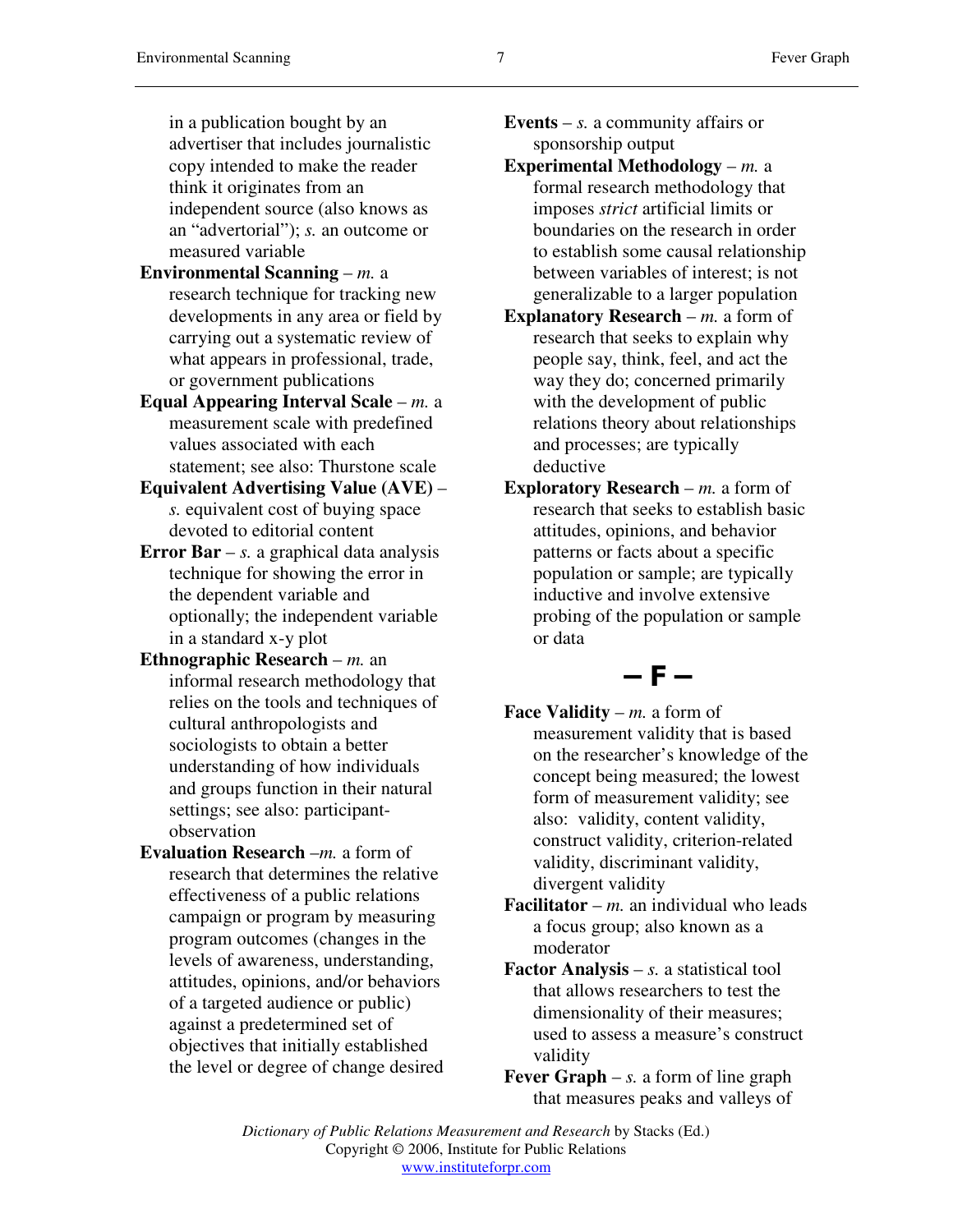data along a continuum that is either continuous or whose classes represent categories; see also: graph

- **Field Study Methodology** *m.* a formal research methodology that imposes fewer restrictions or limits or boundaries on the research in order to test some causal relationships found in experimental research and generalize them to a larger population
- **Filter Question**  $m$ . a question which is used to move a respondent from one question to another; a question that is used to remove a respondent from a survey or interview; see also: funnel question
- **Focus Group Methodology** *m.* an informal research methodology that uses a group approach to gain an indepth understanding of a client, object, or product; is not generalizable to other focus groups or populations
- **Formal Methodology** *m.* a set of research methodologies that allows the researcher to generalize to a larger audience but often fails to gain in-depth understanding of the client, object, or product; a set of methodologies that follow scientific or social scientific method; a set of methodologies that are deductive in nature
- **Formative Evaluation** *m.* a method of evaluating the process by which programs occur while activities are in their early stages with the intent of improving or correcting activities
- **Frequency** *s.* a descriptive statistic that represents the number of objects being counted (e.g., number of advertisements, number of people who attend an event, number of media release pickups)
- **Frequency Table** *s.* a listing of counts and percentages in tabular form; may report a single variable or multiple variables; see also: crossbreak analysis, crosstabulation
- **F-Test** *s.* an inferential test of significance associated with Analysis of Variance (ANOVA); see also: Analysis of Variance
- **Funnel Question** *m.* a question used in a questionnaire or schedule that moves an interviewer or respondent from one part of a survey to another (e.g., "Are you a registered voter?" If the respondent says yes, certain questions are asked and if not, then other questions are asked); see also: filter question

## $-$  G  $-$

- **Goal (Objective)** *m.* the explicit statement of intentions that supports a communication strategy and includes an intended audience/receiver, a proposed measurable outcome (or desired level of change in that audience), and a specific timeframe for that change to occur
- **Grand Mean** *s.* a descriptive statistics which represents the mean of all sample means in a study, weighted by the number of items in each sample. The grand mean treats the individuals in the different subsets (groups) as if there were no subgroups, but only individual measures in the set. The grand mean is thus simply the mean of all of the score*s*; see also: mean
- **Graph –** *s.* a graphical representation of a variable; see also: bar, pie, line, fever
- **Gross Rating Points (GRP)** measures of weight or readership or audience equivalent to audience exposure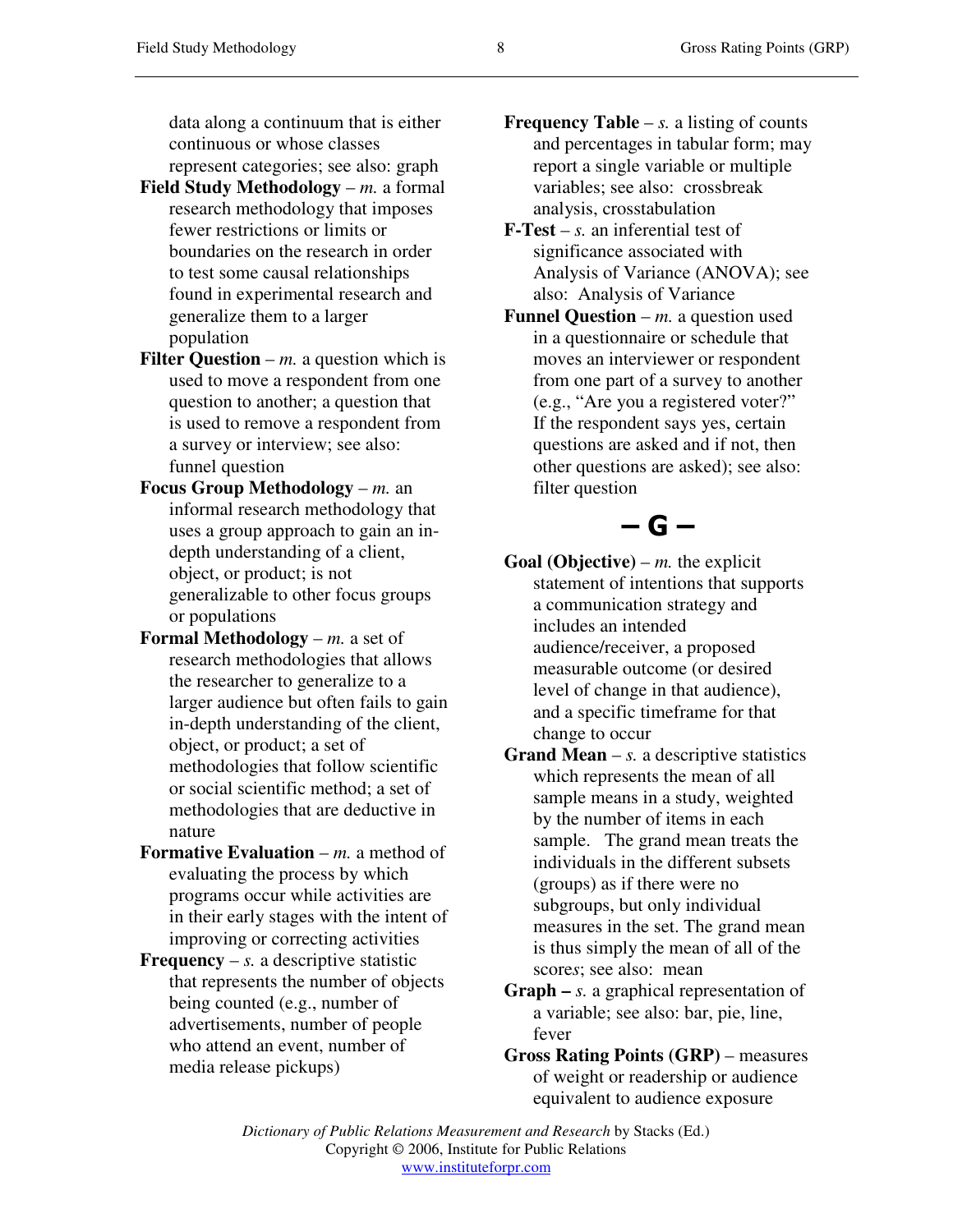#### **Guttman Scale (Cumulative Scale/Scalogram)** – *m.* a

measurement scale that assumes unidimensionality and that people, when faced with a choice will also choose items less intense than the one chosen

### $-$  H  $-$

- **Histogram**  $s$ . a representation of a frequency distribution by means of rectangles whose widths represent class intervals and whose heights represent corresponding frequencies; a bar chart representing a frequency distribution; heights of the bars represent observed frequencies; see also: graph
- **Historical Methodology** *m.* an informal research methodology that examines the causes and effects of past events
- **Holsti's Reliability Coefficient** *s.* a fairly simple reliability measure used in content analysis; see also: reliability, content analysis, intercoder reliability, intracoder reliability, Scott's pi, and Krippendorf's alpha
- **Hypothesis**  $m$ . an expectation about the nature of things derived from theory; a prediction of how an independent variable changes a dependent variable; formally stated as a predication (e.g., males will purchase more of X than females), but tested via the null hypothesis (males and females will not differ in their purchases of X)
- **Hypothesis Testing** *m.* determining whether the expectations that a hypothesis represents are, indeed, found in the real world

## $-1-$

- **Image Research** *m.* a research program or campaign that systematically studies people's perceptions toward an organization, individual, product, or service; sometimes referred to as a "reputation study"
- **Impressions** *m.* the number of people who might have had the opportunity to be exposed to a story that has appeared in the media; also known as "opportunity to see" (OTS); *s.* usually refers to the total audited circulation of a publication or the audience reach of a broadcast vehicle
- **Incidence**  $s$ . the frequency with which a condition or event occurs in a given time and population or sample
- **Independent t-Test** *s.* an inferential statistical test of significance that compares two levels of an independent variable against a continuous measured dependent variable
- **Independent Variable** *m.* the variable against which the dependent variable is tested
- **In-Depth Interview Methodology** *m.* an informal research methodology in which an individual interviews another in a one-on-one situation; see also: in-depth interview
- **Induction** *m.* a philosophical logic in which general principles are developed from specific observations
- **Inferential Research** *m.* statistical analyses that test if the results observed for a sample are indicative of the population; the presentation of information that allows us to make judgments whether the research results observed in a sample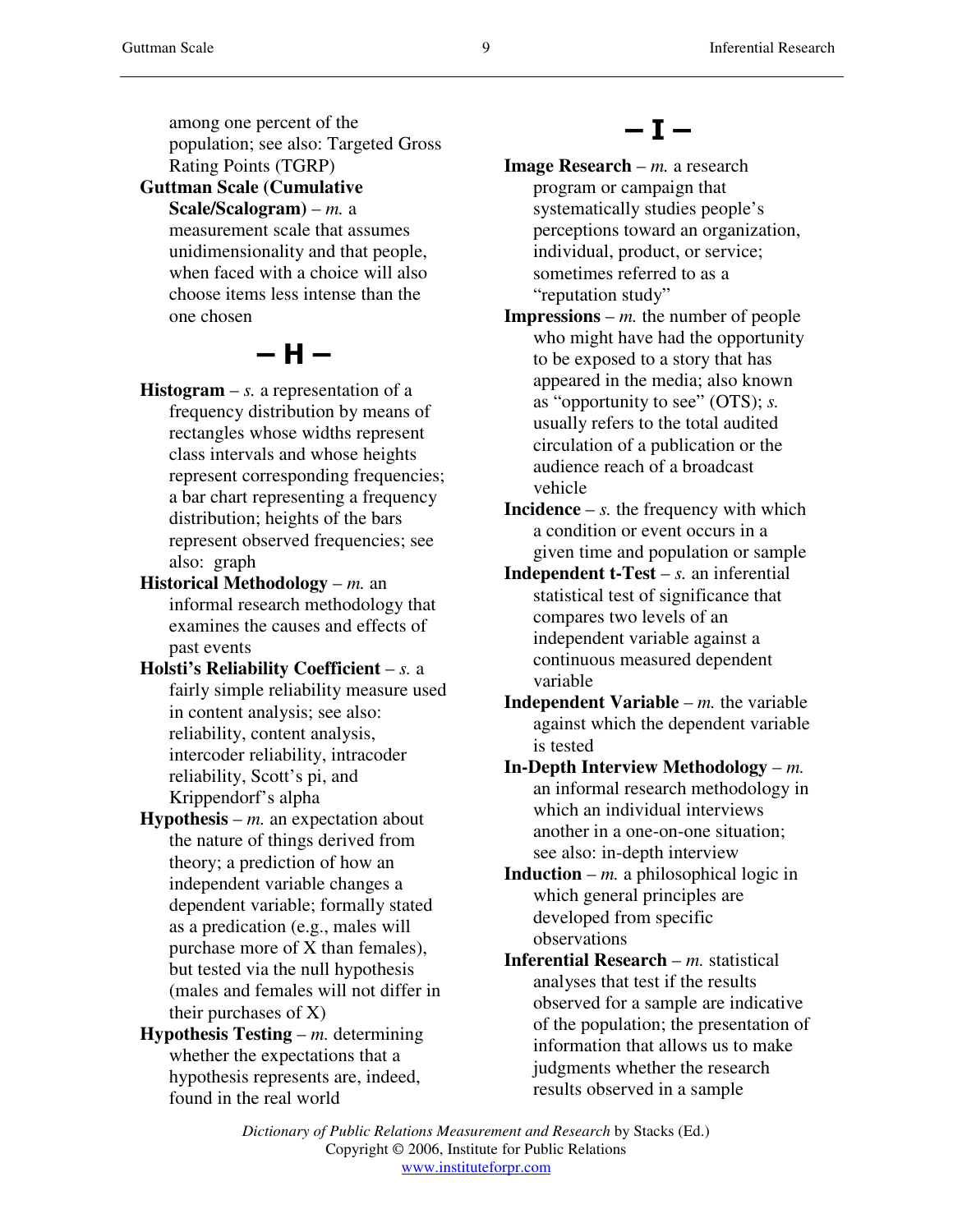generalize to the population from which the sample was drawn

- **Inferential Statistics** *s.* statistical tests that allow a researcher to say within a certain degree of confidence whether variables or groups truly differ in their response to a public relations message; see: Analysis of Variance, Chi-Square, bivariate correlation, correlation, Pearson Product Moment Correlation, Spearman-rho, regression, path analysis, sequential equation model, t-test
- **Informal Methodology** *m.* a research methodology that does not allow the researcher to generalize to a larger audience but gains in-depth understanding of the client, object, or product
- **Informational Objective** *m.* an objective that establishes what information a target audience should know or the degree of change in knowledge levels after the conclusion of a public relations campaign or program
- **Inputs** *m.* the research information and data from both internal and external sources applied in the conception, approval, and design phases of the input stage of the communication production process
- **Inquiry Research** *m.* a formal or informal research methodology that employs systematically content analysis, survey methodology, and/or interviewing techniques to study the range and types of unsolicited inquiries that an organization may receive from customers, prospective customers, or other target audience groups
- **Instrumental Error** *m.* in measurement, error that occurs because the measuring instrument

was poorly written; *s.* tested for via reliability analyses; see also: Coefficient Alpha, KR-20

- **Intercoder Reliability** *m.* the reliability of content analysis coding when the coding is done by two or more coders; see also: reliability, intracoder reliability, Holsti's Reliability Coefficient, Scott's pi, Krippendorf's alpha, Cohen's kappa
- **Interval Data** *m.* measurement data that are defined on a continuum and assumed to have equal spacing between data points (see interval and ratio data); *s.* includes temperature scale, standardized intelligence test scores, Likert-type scale, semantic differential scale, Guttman Scalogram; see also: attitude research, attitude scale, data, variable, Likert scale, Guttman Scalogram
- **Interview Schedule** *m.* a guideline for asking questions in person or over the telephone interviewers are tasked with predicting your likelihood of success in a given position and use your past behavior as one indicator of your future performance
- **Intracoder reliability** *m.* the reliability of content analysis coding when the coding is done by only one coder, usually the researcher; *s.* obtained from statistical tests which analyze coder decisions versus chance; see also: reliability, intercoder reliability, Cohen's kappa, Holsti's Reliability Coefficient, Krippendorf's alpha, Scott's pi
- **Issues Research** *m.* a formal or informal research methodology that systematically studies public policy questions of the day, with the chief focus on those public policy matters whose definition and contending positions are still evolving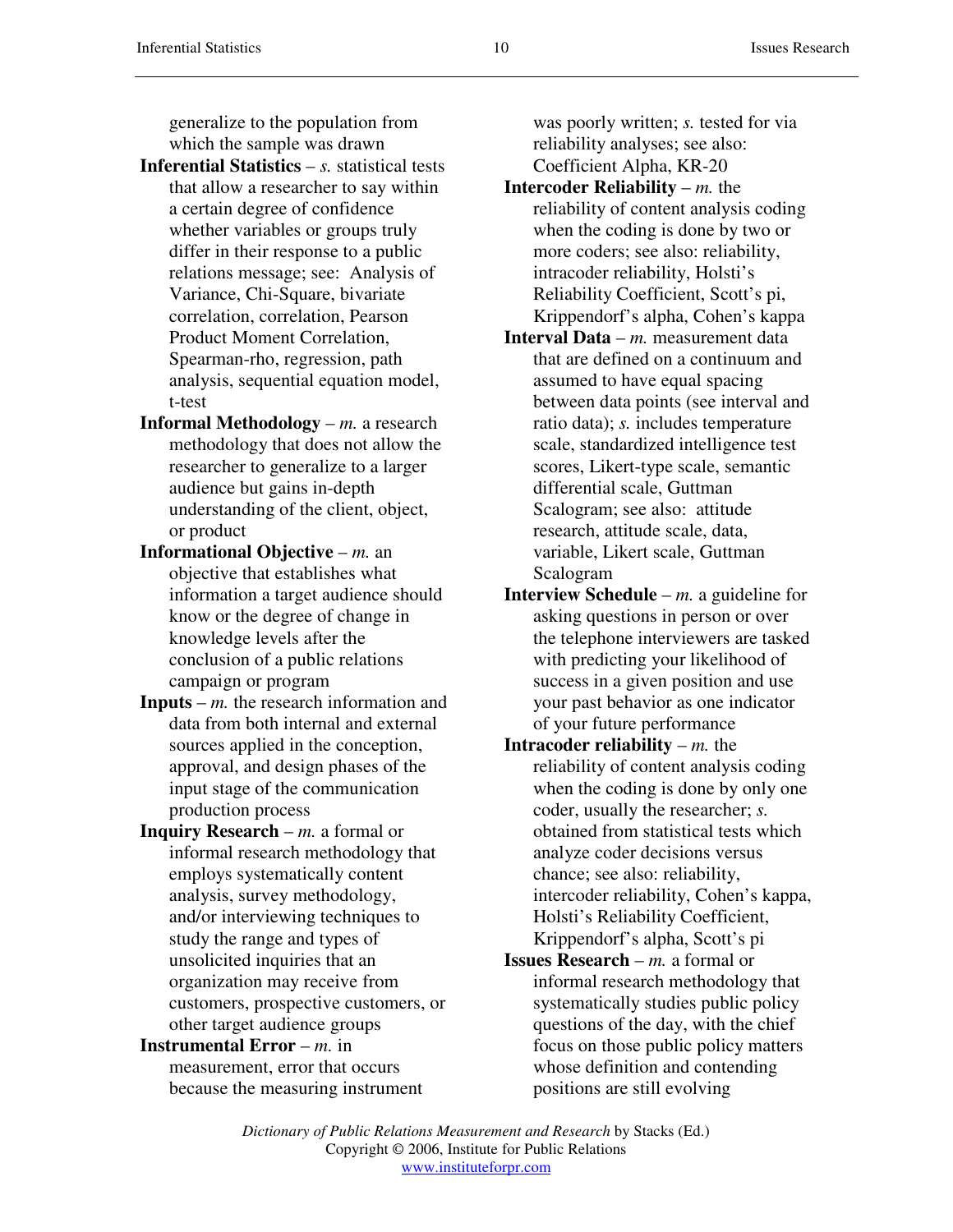**Items** – *s.* a manifest unit of analysis used in content analysis consisting an entire message itself (e.g., an advertisement, story, press release)

### $-$  J  $-$

**Judgmental Sample** – *m.* a type of nonprobability sample in which individuals are deliberately selected for inclusion in the sample by the researcher because they have special knowledge, position, characteristics or represent other relevant dimensions of the population that are deemed important to study; see also: purposive sample

### $-$  K  $-$

#### **Key Performance (Performance Result)** – *m.* the desired end effect or impact of a program of campaign

- performance **Known Group t-Test** – *s.* an inferential statistical test of significance that compares the results for a sampled group on some continuous measurement dependent variable against a known value; see also: inferential statistics, independent ttest
- **KR-20** *s*. a reliability statistic for nominal- or ordinal-level measurement; also known as Kuder-Richardson Formula 20; see also: reliability, Coefficient Alpha
- **Krippendorf's Alpha** *s.* a fairly simple content analysis coding reliability measure; see also: reliability, intercoder reliability, Intracoder reliability, Holsti's Reliability Coefficient, Scott's pi, Cohen's kappa

### $-$  L  $-$

- **Latent Content** *m.* from content analysis, an analysis of the underlying idea, thesis, or theme of content; the deeper meanings that are intended or perceived in a message
- **Likert Scale** *m.* an interval-level measurement scale that requires people to respond to statements on a set of predetermined reactions, usually strongly agree, agree, neither agree nor disagree, disagree, strongly disagree; must possess an odd number of reaction words or phrases; also called "summated ratings method" because the scale requires at least two, if not three, statements per measurement dimension
- **Line Graph** *s.* a representation of frequency distribution by means of lines representing data points at various intervals along a continuum; see also: Graph
- **Longitudinal Survey** *m.* a type of survey that consists of *different* individuals or objects that is observed or measured over time (e.g., multiple snapshot samples)

### $-$  M  $-$

- **Mail Survey** *m.* a survey technique whereby a questionnaire is sent to a respondent via the mail (or Internet) and the respondent self-administers the questionnaire and then sends it back
- **Mall Intercept Research** *m.* a special type of person-to-person surveying in which in-person interviewing is conducted by approaching prospective participants as they stroll through shopping centers or malls; a non-probability form of sampling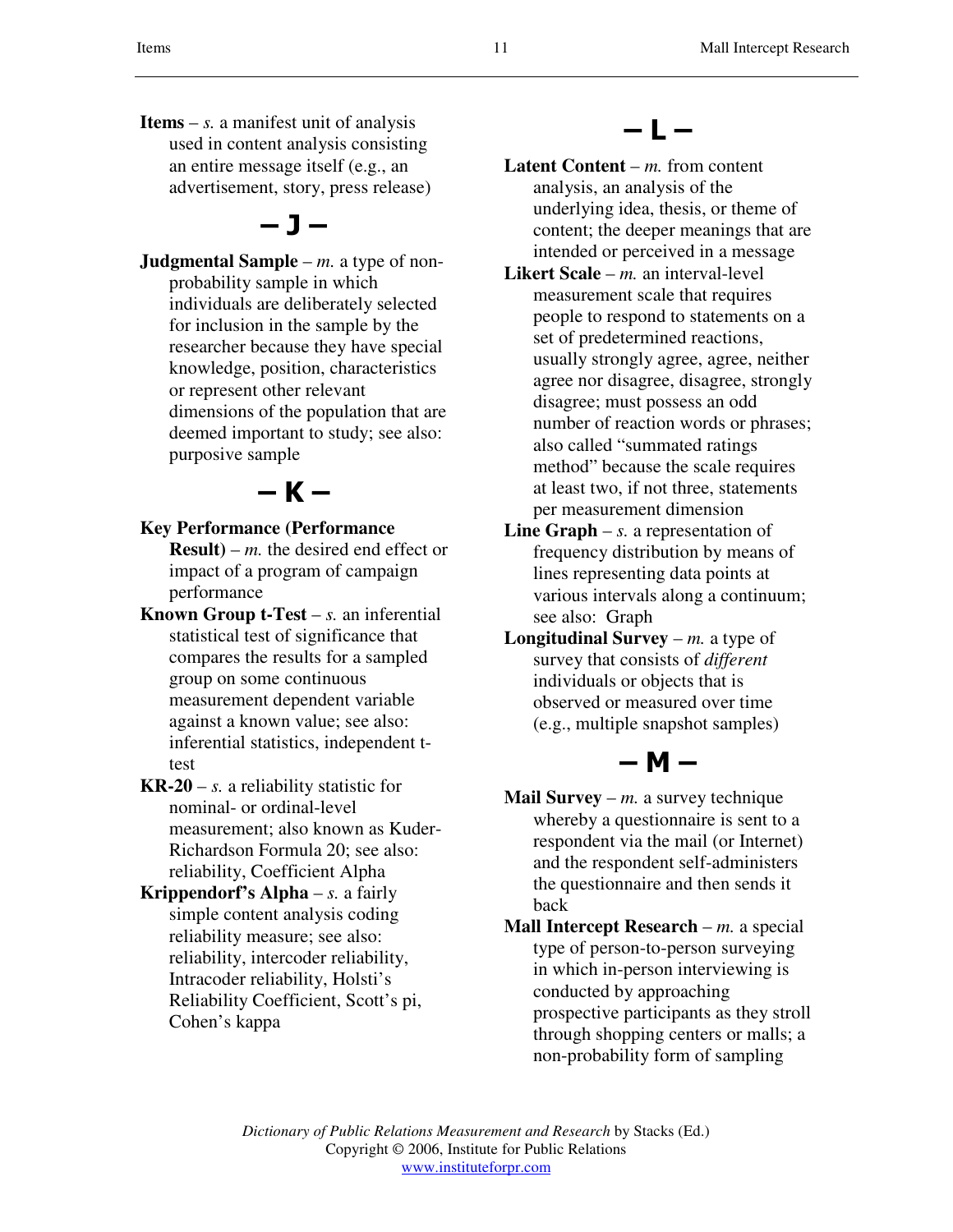- **Manifest Content** *m.* from content analysis, an analysis of the actual content of a message exactly as it appears as opposed to latent content that must be inferred from messages
- **Market Research** *m.* any systematic study of buying or selling behavior
- **Mean**  $s$ . a descriptive statistic of central tendency that describes the "average" of a set of numbers on a continuum; also called "average;" the process of applying a precise number or metric, which is both valid and reliable, to the evaluation of some performance
- **Measurement** *m.* a way of giving an activity a precise dimension, generally by comparison to some standard; usually done in a quantifiable or numerical manner; see also: data, scale
- **Measurement Bias** *m.* failure to control for the effects of data collection and measurement, e.g. tendency of people to give socially desirable answers
- **Measurement Error** *m.* the amount of error found in a research campaign; in surveys it is the amount of error in individual responses; *s.* a term that expresses the amount of doubt that a researcher may accept in terms of findings; see also: confidence interval
- **Measurement Reliability** *m.* the extent to which a measurement scale measures the same thing over time; *s.* a statistical reporting of how reliable a measure is; see also: Coefficient Alpha, test-retest reliability, split-half reliability)
- **Measurement Validity** *m.* the extent to which a measurement scale actually measures what it believed to measure; see also: face validity,

content validity, construct validity, criterion-related validity

- **Media** *m.* includes newspapers, business and consumer magazines and other publications, radio and television, the Internet; company reports, news wires, government reports and brochures; Internet Web sites and discussion groups
- **Media Evaluations**  $m$ . the systematic appraisal of a company's reputation, products or services, or those of its competitors, as measured by their presence in the media
- **Median** *s.* a descriptive statistic of central tendency indicating the midpoint in a series of data; the point above and below which 50 percent of the data values fall
- **Mention Prominence** *s.* an outcome based on an indication of how prominent a company, product, or issue was mentioned in the media; typically measured in percent of article and position within the output (e.g., headline, above the fold, first three minutes)
- **Mentions** *s.* an output or outcome consisting of counts of incidents of a company or product or person appears in the media, one mention constitutes a media placement
- **Message Content** *m.* the verbal, visual, and audio elements of a message; the material from which content analyses are conducted; *s.* a trend analysis factor that measures what, if any, of planned messages are actually contained in the media; see also: message content analysis
- **Message Content Analysis** *m.* analysis of media coverage of messages regarding a client, product, or topic on key issues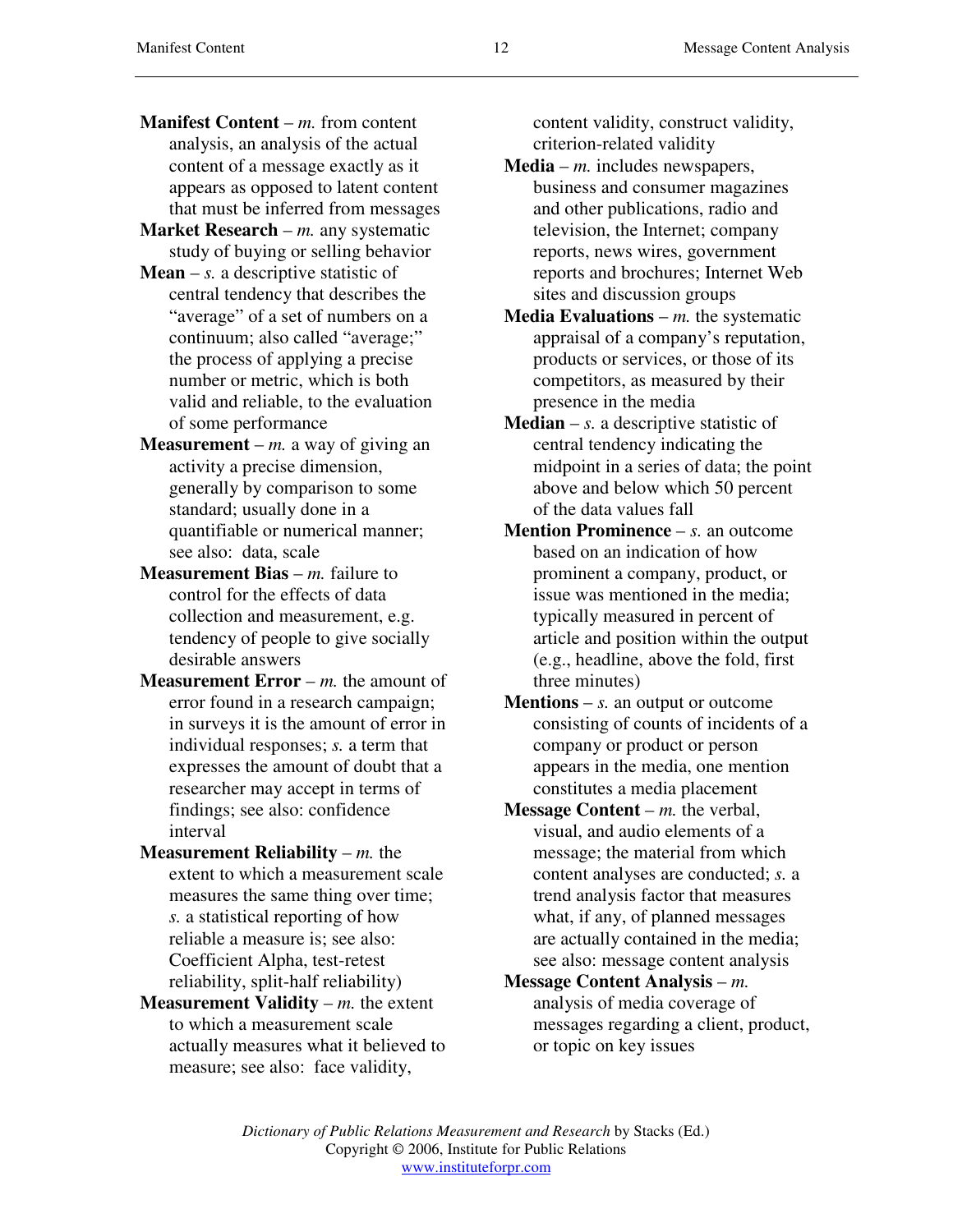**Message Strength** – *s.* trend analysis factor that measures how strongly message about a client or product or topic was communicated

**Mode** – *s.* a descriptive statistic of central tendency indicating the most frequently occurring (the most typical) value in a data series

- **Moderator** *m.* an individual who leads a focus group; also known as a facilitator
- **Monitoring**  $m$ . a process by which data are systematically and regularly collected about a research program over time; see also: environmental scanning
- **Motivational Objective** *m.* an objective that establishes the desired level of change in a target audience's specific attitudes or beliefs after a public relations campaign

**Multiple Regression** – *s.* a statistical technique that employs multiple dependent variables to predict an outcome variable (dependent variable); see also: Regression, independent variable, dependent variable

**Multivariate Analysis** – *s.* an inferential or descriptive statistic that examines the relationship among three or more variables

### $-$  N  $-$

**Network Analysis** – *m.* a formal or informal research method that examines how individuals or units or actors relate to each other in some systematic way

**Neutral Point** – *s.* a point midway between extremes in attitude measurement scales; in Likert-type scales usually defined as "neutral" or "neither agree nor disagree"; see also: attitude, attitude scale, Likert scale, semantic differential scale

**Nominal Data** – *s.* measurement data that are simple categories in which items are different in name only and do not possess any ordering; data that are mutually exhaustive and exclusive; the simplest or lowest of all data; categorical data; example: male or female, where neither is seen as better as or larger than the other

**Nonparametric Statistics** – *s.* inferential and descriptive statistics based on categorical data; see also: Chi-Square, Spearman-rho

**Non-Probability Sample** – *m.* a sample drawn from a population whereby respondents or objects do not have an equal change of being selected for observation or measurement

- **Nonverbal Communication** *m.* that aspect of the communication that deals with the transmission and reception of messages that are **not** a part of a natural language system (e.g., visual, spoken [as opposed to verbal], environmental)
- **Norm** *s.* short for "normative data"; see also: normative data
- **Normal Curve** *s.* measurement data reflecting the hypothetical distribution of data points or cases based on interval- or ratio-level data that are "normally distributed" and error free; all continuous or parametric data sets have their own normally distributed data that fall under its specific normal curve
- **Normative Data**  $s$ . the proprietary set of scores that allow comparison of results to other studies and see "where you stand" and provide a context
- **Null Hypothesis** *s.* the hypothesis of no difference that is formally tested in a research campaign or program; its rejection is the test of the theory; it is the formal hypothesis that all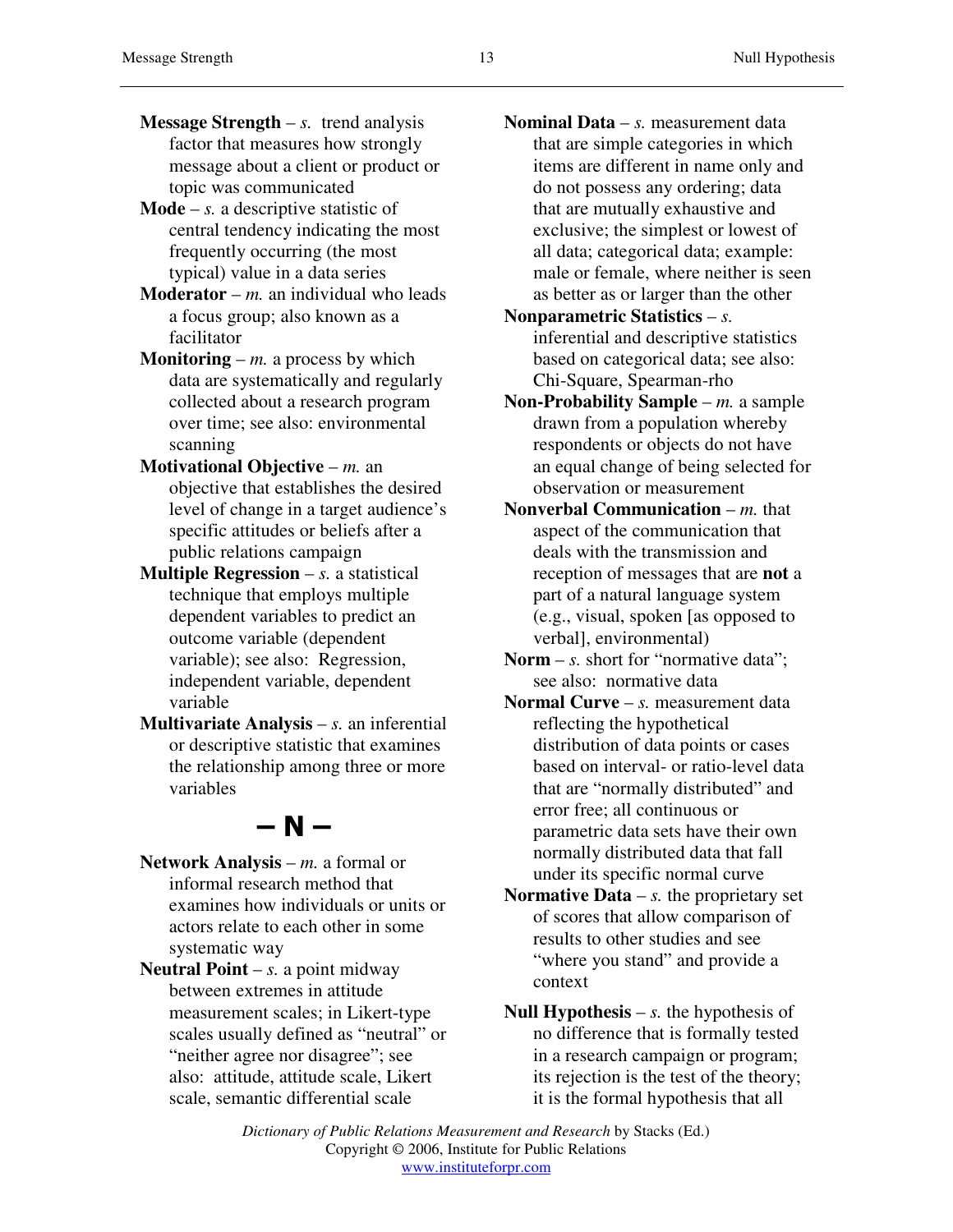inferential statistics test; see also: inferential statistics

### $-$  0  $-$

- **Objective** *m.* a measurable outcome in three forms: informational (cognitive), motivational (attitudinal/belief), behavioral (actionable); an explicit statement of intentions that supports a communication strategy, and to be measurable, includes an intended audience/public, a proposed change in a communication effect, a precise indication of the amount or level of change and a specific timeframe for the change to occur
- **Omnibus Survey**  $m$ . an "all purpose" national consumer poll usually conducted on a regular schedule (once a week or every other week) by major market research firms; also called "piggyback" or "shared-cost" survey
- **Open-Ended Question** *m.* open-ended questions probe the dimensions of attitudes and behavior held by a particular respondent through an interactive conversation between respondent and interviewer
- **Opinion** *m.* a verbalized or written evaluation of some object
- **Opportunities to See (OTS)** *m.* the number of times a particular audience has the potential to view a message, subject or issue; *s.* an outcome statistic based on outputs serving as a dependent variable in some research; see also: dependent variable, impressions, outcome, output
- **Ordinal Data** *s.* measurement data that are categories in which items are different in name and possess an ordering of some sort; data that are mutually exhaustive and exclusive

and ordered; categorical data; example: income as categories of under \$25K, \$26K–\$50K, \$51K– \$75K, \$76K–\$100K, over \$100K

- **Outcomes** *m.* quantifiable changes in awareness, knowledge, attitude, opinion, and behavior levels that occur as a result of a public relations program or campaign; an effect, consequence, or impact of a set or program of communication activities or products, and may be either shortterm (immediate) or long term; *s.* the dependent variable in research; see also: dependent variable
- **Outgrowth**  $m$ . the culminate effect of all communication programs and products on the positioning of an organization in the minds of its stakeholders or publics; *s.* an outcome statistics used as a dependent variable in some research; see also: dependent variable, outcome
- **Output**  $m$ . what is generated as a result of a PR program or campaign that impacts on a target audience or public to act or behave in some way — this is deemed important to the researcher (also known as a "judgmental sample"); the final stage of a communication product, production, or process resulting in the production and dissemination of a communication product (brochure, media release, Web site, speech, etc.); *s.* the number of communication products or services resulting from a communication production process; the number distributed and/or the number reaching a targeted audience; sometimes used as an outcome serving as a dependent variable in research; see also: dependent variable, outcome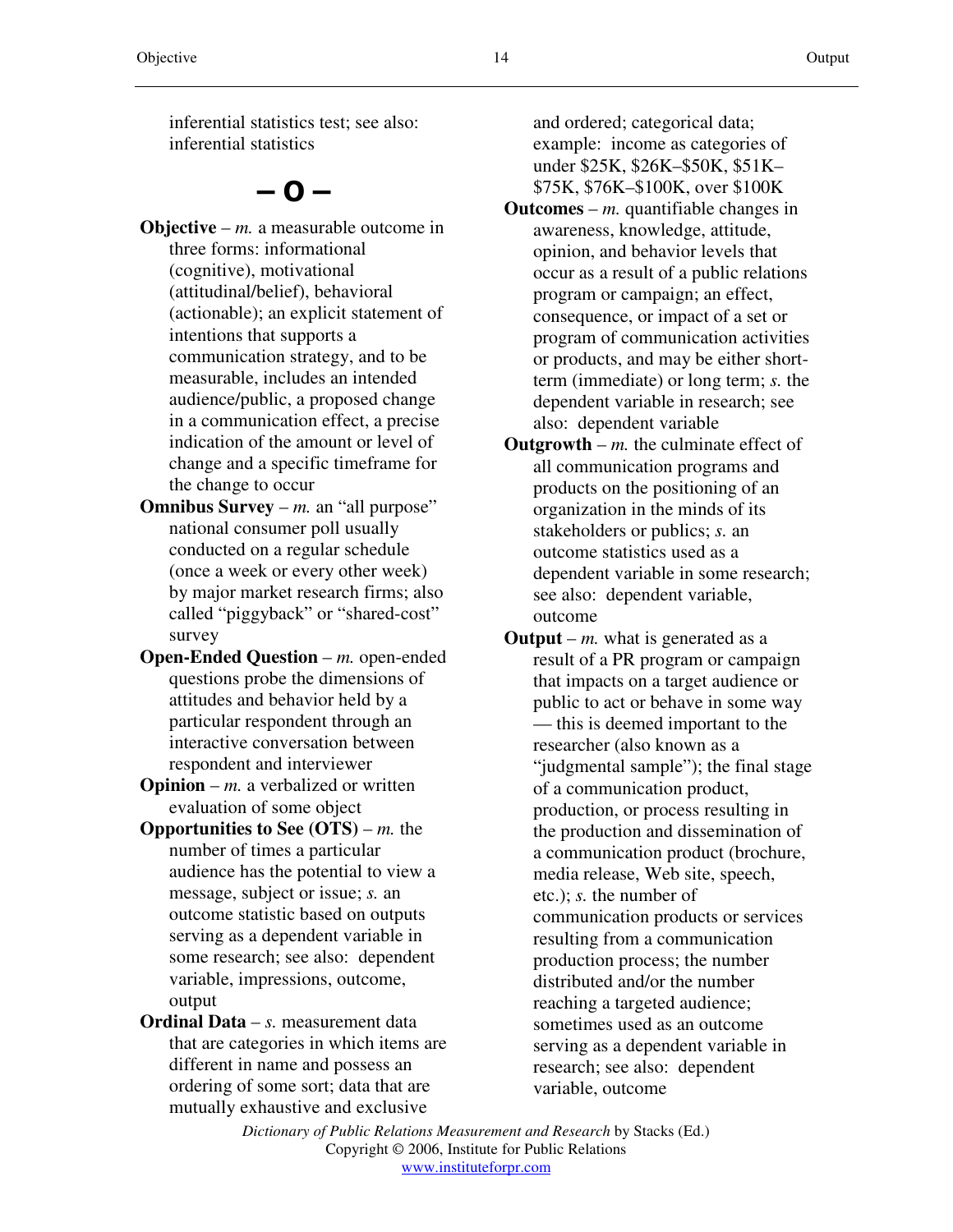**Outtake** – *m.* measurement of what audiences have understood and/or heeded and/or responded to a communication product's call to seek further information from PR messages prior to measuring an outcome; audience reaction to the receipt of a communication product, including favorability of the product, recall and retention of the message embedded in the product, and whether the audience heeded or responded to a call for information or action within the message; *s.* sometimes used as an outcome serving as a dependent variable in

## $-$  P  $-$

research; see also: dependent

variable, outcome

- **Paired t-Test** *s.* an inferential statistical test of significance that compares data that are collected twice on the same sample; see also: inferential statistics, independent ttest, known-group t-test
- **Panel Survey** *m.* a type of survey that consists of the *same* individuals or objects that is observed or measured over time; a type of survey in which a group of individuals are deliberately recruited by a research firm because of their special demographic characteristics for the express purpose of being interviewed more than once over a period of time for various clients on a broad array of different topics or subjects
- **Parameter**  $s$ . in sampling, a characteristic of a population that is of interest
- **Parametric Statistics** *s.* inferential and descriptive statistics based on continuous data; see also: data, descriptive statistics, inferential statistics
- **Participant-Observation** *m.* an informal research methodology where the researcher takes an active role in the life of an organization or community, observes and records interactions, and then analyzes those interactions
- **Path Analysis** *s.* a statistical technique that establishes relationships between variables with arrows between variables indicating the pattern of causal relationships usually in the form of a "path diagram"; see also: path diagram
- **Path Diagram** *s.* a graphical representation of the causal relationships between variables showing both direction and strength of relationship
- **Pearson Product Moment Coefficient (***r***)** – *s.* a correlation statistic used with interval and ratio data; see also: correlation, data, Spearman-rho
- **Percent of Change** *s.* a measure of increase or decrease of media coverage
- **Percentage** *s.* a descriptive statistic based on categorical data; defined as the frequency count for a particular category divided by the total frequency count; example: 10 males out of 100 people =  $10\%$ ; see also: descriptive statistics
- **Percentage Point** *s.* the number that a percentage is increased or decreased
- **Performance** *m.* the act of carryingout, doing, executing, or putting into effect; a deed, task, action, or activity as a unit of a program of performance
- **Performance Indicator** *m.* a sign or parameter that, if tracked over time, provides information about the ongoing results of a particular program of performance or campaign; *s.* an outcome measured during a public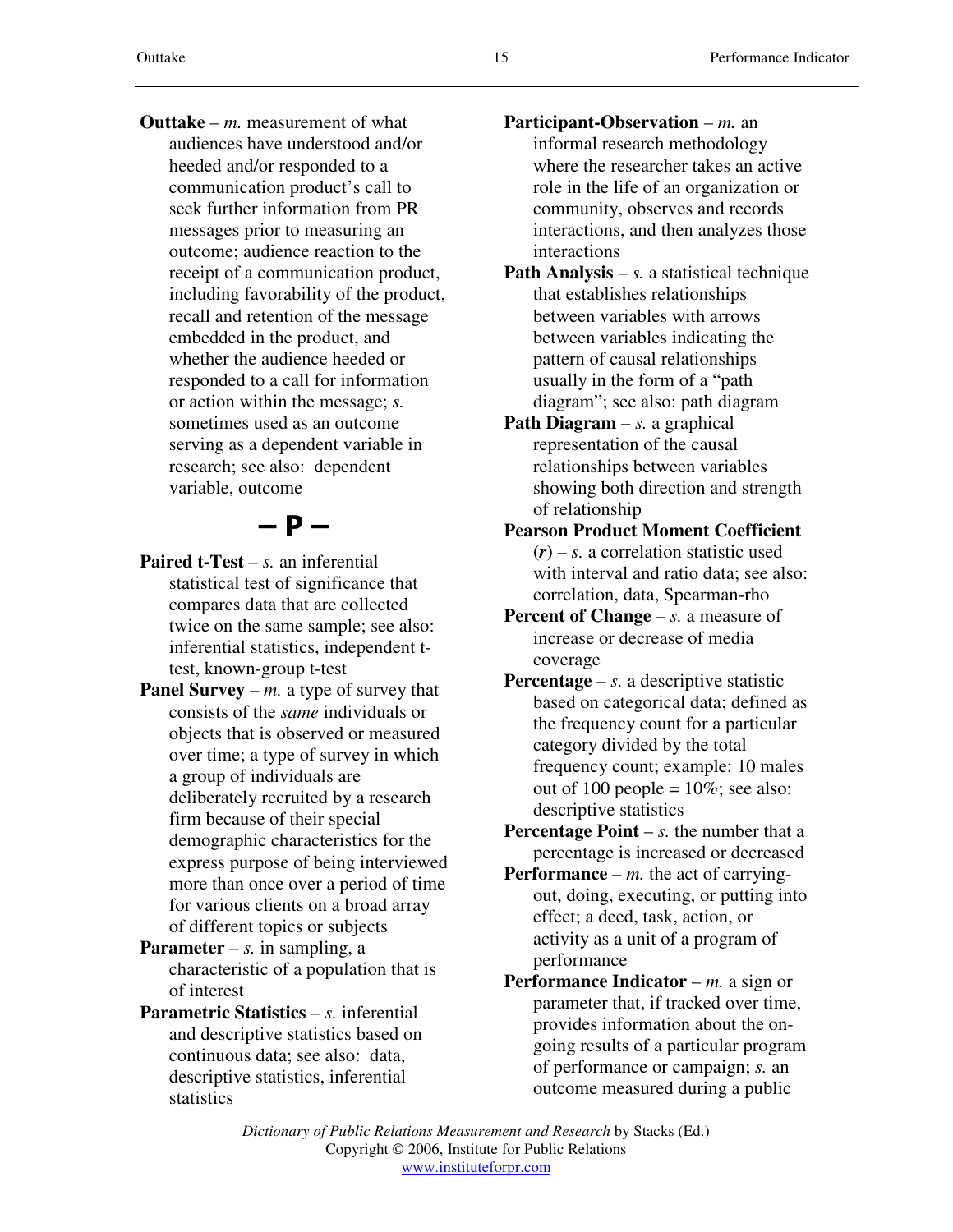relations campaign that serves as a dependent variable; see also: data, dependent variable

- **Performance Measure** *m.* is a number that shows the exact extent to which a result was achieved; *s.* in a research campaign, an outcome of some sort serving as a dependent variable; see also: data, dependent variable, outcome
- **Performance Result (Key Performance)** – *m.* the desired end effect or impact of a program of campaign performance
- **Performance Target** *m.* a timebounded and measurable commitment toward achieving a desired result
- **Periodicity** *s.* a bias found in sampling due to the way in which the items or respondents are chosen; example: newspapers may differ by being daily, weekly, weekday only, and so forth
- **Pie Graph –** *s.* A representation of a frequency distribution by means of triangular portions of a pie whose sections represents the percentages of the variable of interest; see also: graph
- **Piggyback Survey –** m. see: omnibus survey
- **Poll** *m.* a form of survey research that focuses more on immediate behavior than attitudes; a very short surveylike method whose questionnaire asks only very short and closedended questions; see also: in-depth survey, survey methodology

**Position Papers** – *m.* print output

- **Positioning** *m.* trend analysis factor that measures how a client or product or topic was positioned in the media (e.g., leader, follower)
- **PR Return on Investment (PRROI)** *m.* the impact of a public relations

program on business investment; *s.* the outcome (dependent) variable which demonstrates the impact of a public relations campaign or program investment on the overall business outcomes; a causal indicator of public relations impact; see also: causal relationships, Return on Investment (ROI)

- **Probability Sample** *m.* a sample drawn at random from a population such that all possible respondents or objects have an equal chance of being selected for observation or measurement
- **Probe Question** *m.* a question used in a questionnaire or schedule that requires the participant to explain an earlier response, often in the form of "why do you think this?"
- **Product (Communication Product)** *m.* the end result of the communication product or process resulting in the production and dissemination of a brochure, media release, video news release, Web site, speech, and so forth; an output or outtake; see also: output, outtake
- **Program (Campaign)** *m.* the planning, execution, and evaluation of a public relations plan of action aimed at solving a problem
- **Prominence of Mention** *m.* trend analysis factor that measures how prominently a client or product or topic was mentioned and where that mention occurred (e.g., headline, top of the fold, what part of a broadcast); *s.* an output unit of analysis used as a dependent variable; see also: dependent variable, output
- **Proportion**  $s$ . a descriptive statistic based on categorical data; defined as the percentage as made part of one (1.0); example: 10 males out of 100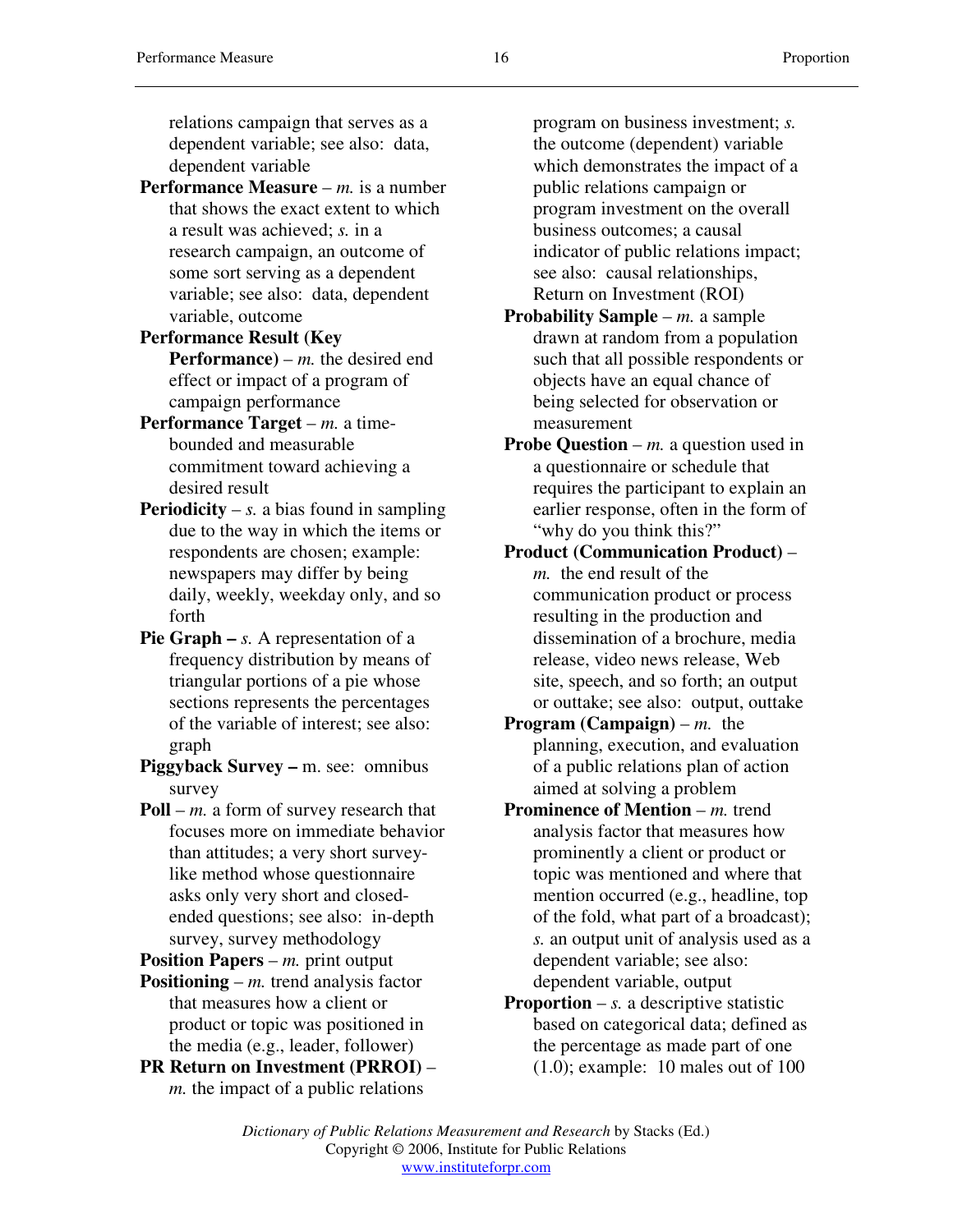people are 10 hundredths of the sample

- **Psychographic Research** *m.* research focusing on a population or sample's non-demographic traits and characteristics, such as personality type, life-style, social roles, values, attitudes, and beliefs
- **Psychometrics**  $s$ . a branch of psychology that deals with the design, administration, and interpretation of quantitative tests for the measurement of psychological variables such as intelligence, aptitude, and personality traits; also called psychometry
- **Public** *m.* a group of people who have consequences on an organization or affected by the consequences of organizational decisions; a group of people from which the public relations campaign or program selects specific targeted audiences in an attempt to influence it regarding a company, product, issue, or individual; see also: audience, sample
- **Public Opinion Poll** *m.* a type of survey that collects basic opinions or facts about a specified population or sample; also known as a descriptive survey; see also: poll, survey methodology
- **Public Relations Effectiveness** *s.* the degree to which the outcome of a public relations program is consonant with the overall objectives of the program as judged by some measure of causation; see also: causal relationship.
- **Purposive Sample** *m.* a nonprobability sample in which individuals are deliberately selected for inclusion based on their special knowledge, position, characteristics,

or relevant dimensions of the population

**Push Poll** – *m.* a survey technique in which an interviewer begins by acting as if the telephone call is a general survey but then asks the respondent a question implying questionable behaviors or outcomes of a person or product

# – Q –

- **Q-Sort** *m.* a measurement instrument that focuses on respondent beliefs by asking them to sort through piles of opinion statement and sort them into piles on an 11-point continuum usually bounded by "most-like-me" to "most-unlike-me"; see also: attitude scale
- **Qualitative Research** *m.* usually refers to studies that are somewhat to totally subjective, but nevertheless in-depth, using a probing, openended, response format or reflects an ethnomethodological orientation
- **Quantitative Research** *m.* usually refers to studies that are highly objective and projectable, using closed-ended, forced-choice questionnaires; research that relies heavily on statistics and numerical measures
- **Question**  $m$ . a statement or phrase used in a questionnaire or schedule that elicits either an open- or closedended response from a research participant; see also: funnel and probe questions
- **Questionnaire** *m.* a measurement instrument that contains exact questions and measures an interviewer or survey researcher uses to survey through the mail, Internet, in person, or via the telephone; may be closed-ended and open-ended, but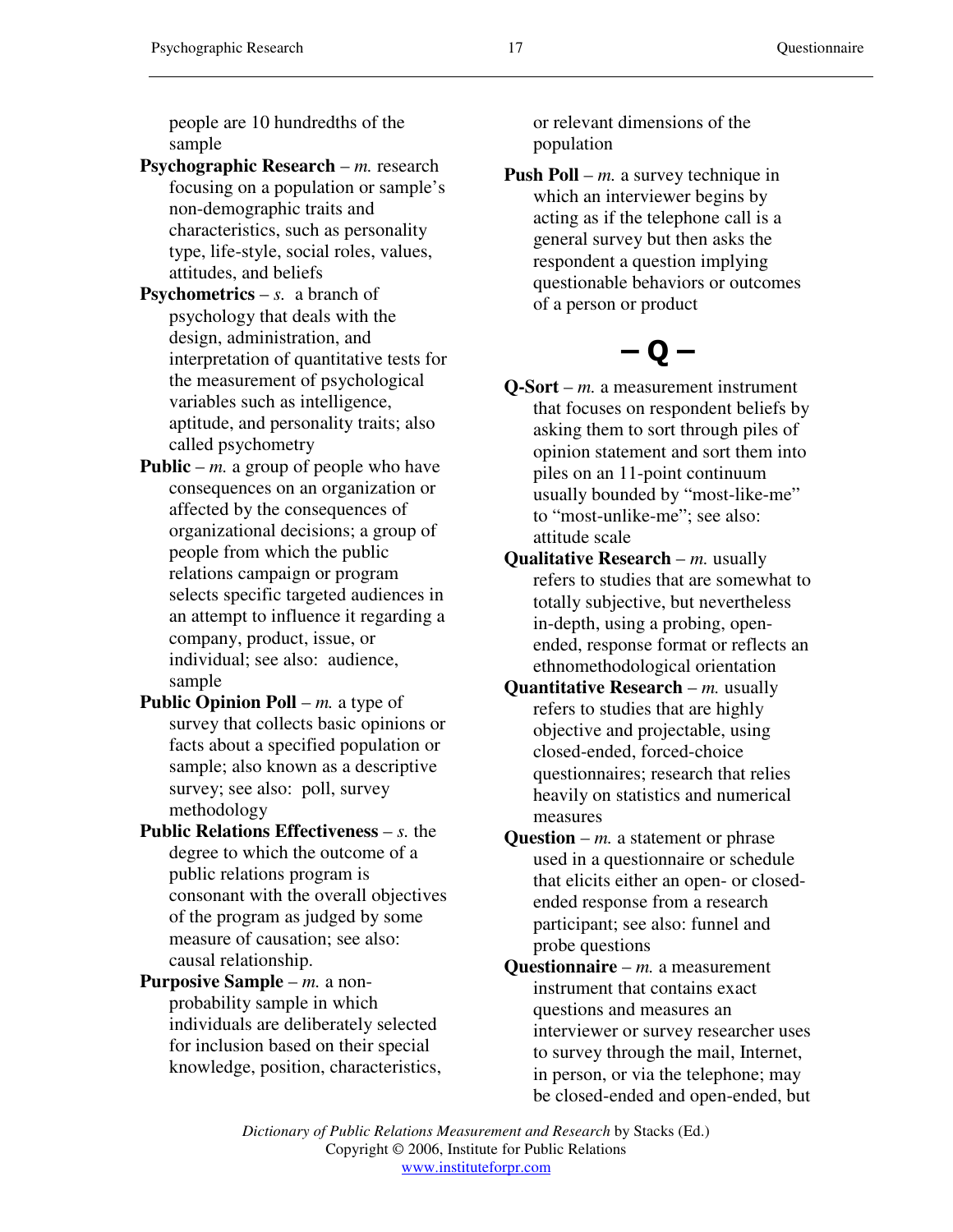typically employs more closedended questions

**Quota Sample** – *m.* a type of nonprobability sample that draws its sample based on a percentage or quota from the population and stops sampling when that quota is met; a non-probability sample that *attempts* to have the same general distribution of population characteristics as in the sample; see also: poll, survey methodology

### $-$  R  $-$

- **Range** *s.* a descriptive central tendency statistics that expresses the difference between the highest and lowest scores in the data set; example: responses to a question on a 1 to 5 Likert-type scale where all reaction categories were used would yield a range of 4 (5 minus 1)
- **Ratio Data** *s.* measurement data that are defined on a continuum and possess an absolute zero point; examples: number of children, a bank account, absolute lack of heat  $(0^{\circ}$  Kelvin = -459.67° or -273.15C)
- **Reach** *m.* refers to the scope or range of distribution and thus coverage that a given communication product has in a targeted audience group; broadcasting, the net unduplicated (also called "duplicated") radio or TV audience for programs or commercials as measured for a specific time period
- **Readership**  $m$ . number of people who actually read each issue of a publication, on average; *s.* an outcome variable that often serves as a dependent variable; see also: dependent variable, outcome
- **Regression** *s.* a statistical tool that predicts outcomes based on one outcome (dependent) variable and

one predictor (independent) variable; see also: Multiple regression; *m.* a source of error or invalidity in experimental methodology that may impact on the validity of the experiment; see also: experimental methodology, validity, inferential statistics

- **Reliability**  $m$ . the extent to which results would be consistent, or replicable, if the research were conducted a number of times; *s.* a statistical measure accessing consistency of a measure, usually through the Coefficient Alpha or KR-20 statistic in measurement or Cohen's Kappa, Hosti's reliability coefficient, Krippendorf's alpha, or Scott's pi; see also: measurement reliability, Cohen's Kappa, Holsti's reliability coefficient, Scott's pi
- **Reputation** *s.* An outcome variable often used dependent variable in public relations research dealing with the public's perception of some source's credibility, trustworthiness, or image based on the source's behavior; see also: dependent variable
- **Research**  $m$ . the systematic effort before (formative research) or during and/or after (summative or evaluative research) a communication activity aimed at discovering and collecting the facts or opinions pertaining to an identified issue, need, or question; may be formal or informal
- **Research Bias** *m.* unknown or unacknowledged error created during the design, measurement, sampling, procedure, or choice of problem studied; see also: experimental methodology, validity, regression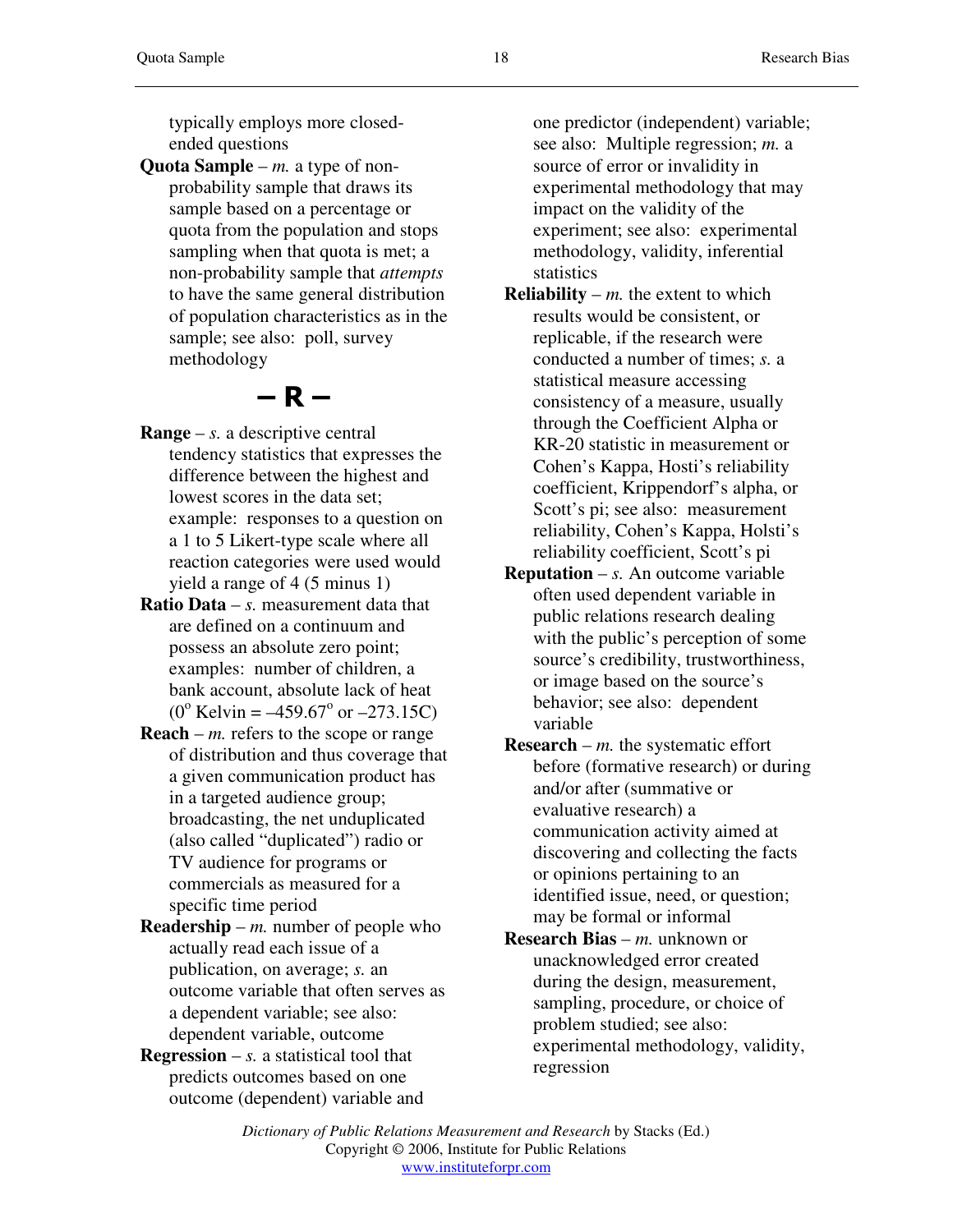#### Research Instrument 19 19 Secondary Methodology

- **Research Instrument** *m.* tool used to collect data; see also, questionnaire, interview schedule, semi-structured interview, structured interview
- **Respondent**  $m$ . the individual from whom data is collected through participation in a research campaign; sometimes called participant or, in psychological study, subject
- **Response Rate** *m.* from survey methodology, the number of respondents who actually completed an interview; *s.* the percentage of completed surveys (often adjusted for mailing errors)
- **Results** *s.* the outcome demonstrated to have been impacted upon by a public relations campaign; *m.* that which is measured in a campaign as dependent variables; see also: dependent variable, outcome, output, outtake, outgrowth
- **Return on Investment (ROI)** *s.* an outcome variable that equates profit from investment; see also: Public relations return on investment, dependent variable

### – S –

- **Sample** *m.* a group of people or objects chosen from a larger population; see also: probability sample, non-probability sample; convenience sample; panel survey; longitudinal survey; snapshot survey
- **Sampling Error** *m.* the amount of error expected or observed in surveys that may be attributed to problems in selecting respondents; s. the amount of error that is acceptable or expected based on the sample size and expressed as confidence in sampling form a population; see also: confidence level
- **Scale** –*m.* a measurement instrument consisting of attitude or belief items

that reflect an underlying structure toward some attitude or belief object; see also: attitude scale

#### **Scalogram** (**Guttman**

- **Scale/Cumulative Scale)** *m.* a measurement scale that assumes (a) unidimensionality and (b) that people, when faced with a choice will also choose items less intense than the one chosen; see also: attitude scale, Likert-type scale, semantic differential scale
- **Scattergram** *s.* a descriptive statistics based on continuous data that graphically demonstrated how data are distributed between two variables; also known as a scatter diagram or scatterplot
- **Schedule**  $m$ . the timeline on which a public relations program or campaign is conducted; a list of questions, usually open-ended, used in focus group and in-depth interviews to gather data; see also: survey methodology, in-depth interview
- **Scott's pi** *s.* a coding reliability measure employed in content analysis that reduces the impact of chance agreement among intercoder or intracoder coding; see also: reliability, content analysis, Holsti's Reliability Coefficient, Krippendorf's alpha, Cohen's kappa
- **Screener Question** *m.* one of several questions usually asked at the beginning of an interview or survey to determine if the potential respondent is eligible to participate in the study; see also: funnel question
- **Secondary Methodology** *m.* an informal research methodology that examines extant data in order to draw conclusions; a systematic reanalysis of a vast array of existing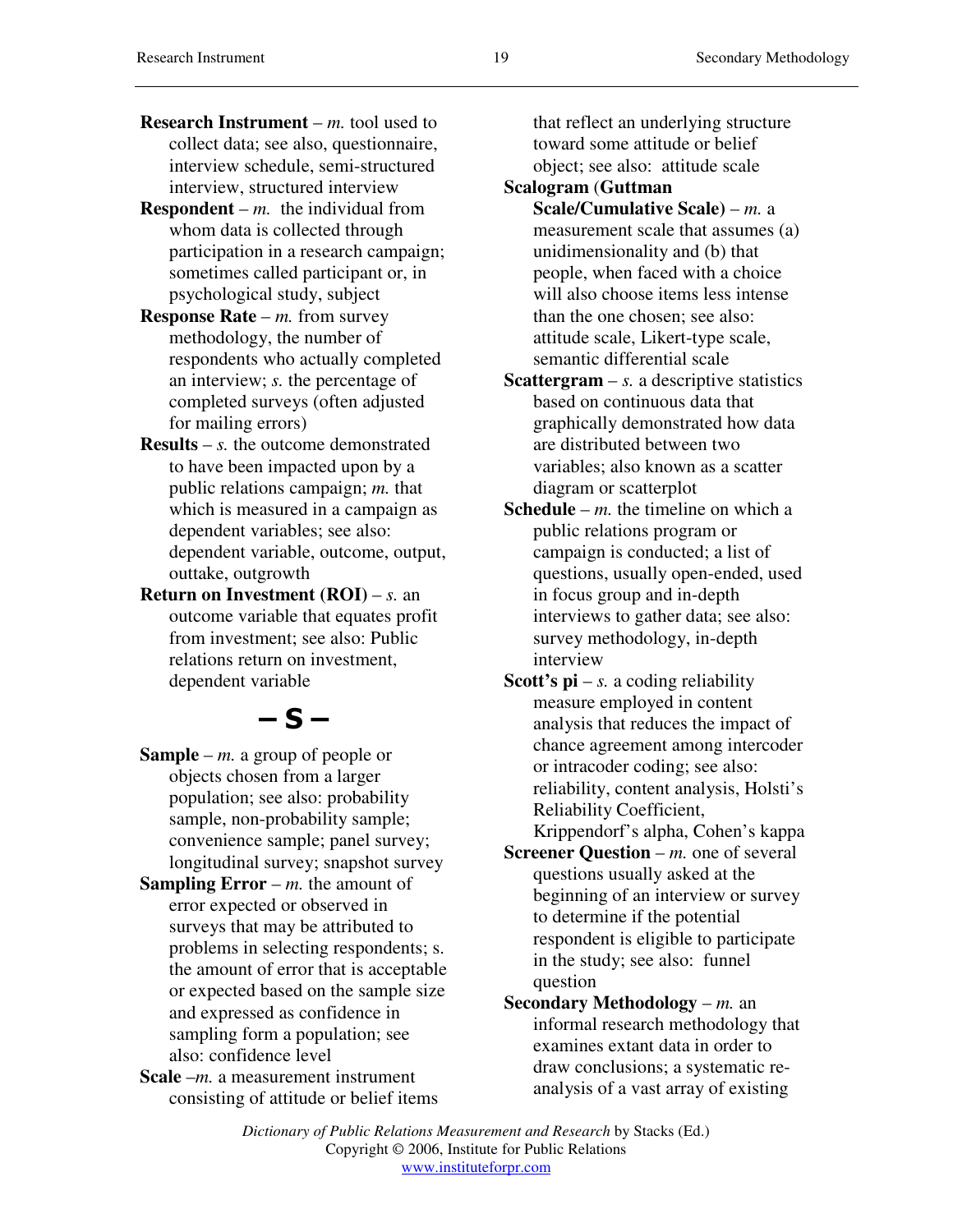data; often used in benchmarking and benchmark studies

- **Semantic Differential Scale** *m.* an attitude measure that asks respondents to evaluate an attitude object based on bipolar adjectives or phrases separated by a continuum represented as consisting of an odd number of intervals; developed by Osgood, Suci, and Tannenbaum; see also: attitude scale, Guttman Scalogram, Likert-type scale
- **Semantic Space** *m.* the idea that people can evaluate attitude objects along some spatial continuum; often associated with attitude researchers Osgood, Suci, and Tannenbaum
- **Semi-Structured Interview** *m.* an interview conducted with a fairly open framework which allows for focused, conversational, two-way communication; it can be used both to give and receive information
- **Sequential Equation Model** *s.* a statistical methodology similar to path analysis but that uses as measures that are created such as attitude, intelligence, reputation rather than actual indicators (e.g., sales, revenue) to test an hypothesized causal relationship between predictor (independent) and outcome (dependent) variables; see also: dependent variable, independent variable, path analysis, regression, multiple regression
- **Share of Ink (SOI)** *s.* measurement of the total press/magazine coverage found in articles or mentions devoted to a particular industry or topic as analyzed to determine what percent of outputs or Opportunities to See (OTS) is devoted to a client or product; an outcome often used as a dependent variable; see also: dependent variable, outcome

**Share of Voice (SOV)** – *s.* measurement of total coverage devoted to radio/television coverage to a particular industry or topic as analyzed to determine what percent of outputs or Opportunities to See (OTS) is devoted to a client or product; also known as "share of coverage"; an outcome often used as a dependent variable; see also: dependent variable, outcome

- **Shared-Cost Survey** see: omnibus survey
- **Simple Random Sample** *m.* a type of probability sample in which numbers are assigned to each member of a population, a random set of numbers is generated, and then only those members having the random numbers are included in the sample
- **Situation Analysis** *m.* an impartial, often third-party assessment of the public relations and/or public affairs problems, or opportunities, that an organization may be facing at a given point in time
- **Skip Interval** *m.* the distance between people selected from a population based on systematic sampling; usually defined as the total population divided by the number of people to be sampled (e.g., for a sample of 100 people to be drawn from a population of 10,000 people, the skip interval would be  $100/10,000 = 100$  individuals skipped between selected participants)
- **Snapshot Survey** *m.* a type of survey that consists of individuals or objects that is observed or measured once; see also: "cross-sample survey"
- **Snowball Sample** *m.* a type of nonprobability sample in which individuals who are interviewed are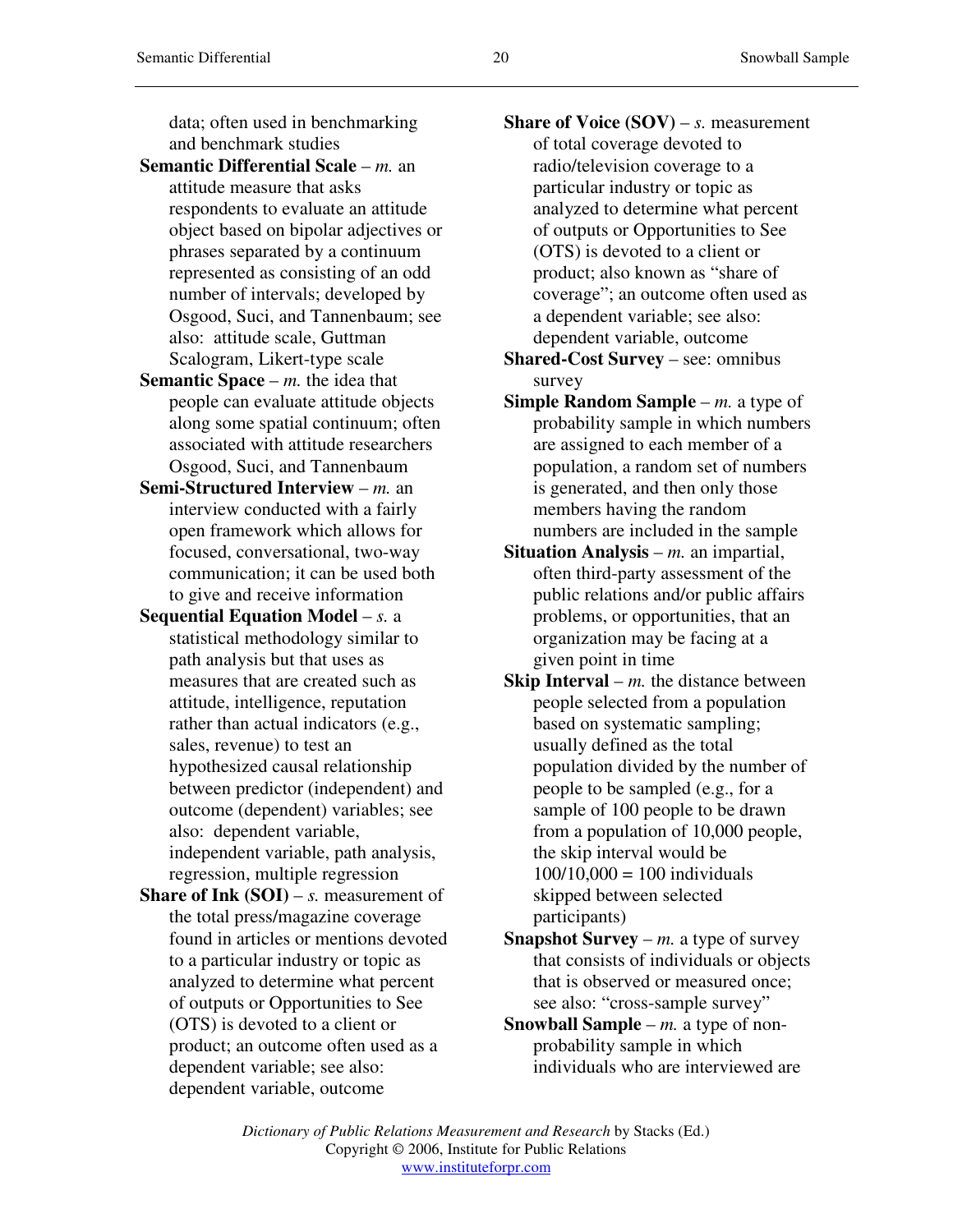asked to suggest other individuals for further interviewing

- **Sociogram** *s.* a pictorial representation of the actual relationships of individuals within a specified unit such as a public, target audience, or work unit
- **Sources Mentioned** *m.* trend analysis factor that measures who was quoted in media coverage; also known as "quoteds"
- **Speaking Engagements** *s.* print or broadcast or Internet communication product output; see also: output
- **Spearman-rho** *s.* a correlation statistic used with nominal or ordinal data; see also: correlation, data, Pearson Product Moment Coefficient
- **Split-Half Reliability** *s.* a test for a measure's reliability where a sample is randomly split and one segment receives a part of the measure and the second segment receives the rest
- **Standard Deviation (**σ**)** –*s.* a descriptive statistic of central tendency which indexes the variability of a distribution; the range from the mean within which approximately 34% of the cases fall, provided the values are distributed in a normal curve
- **Standardized Score (Z-Score)** *s.* a descriptive statistic based on continuous data that expresses individual scores based on their standard deviations from the group mean; range of scores is usually – 3.00 to +3.00; see also: Z-score
- **Statistical Significance** *s.* refers to the degree to which relationships observed in a sample can be attributed to sampling error or measurement error alone; expressed in terms of confidence that the relationships are due to error  $X\%$  of the time (e.g., 5%) expressed in

terms of the confidence that we have that the results are due to what was measured  $X\%$  of the time (e.g., 95%) confident); see also: inferential statistics, confidence interval

- **Stratified Sample** *m.* a type of probability sample that involves first breaking the total population into homogenous subsets (or strata), and then selecting the potential sample at random from the individual strata; example: stratify on race would require breaking the population into racial strata and then randomly sampling within each strata
- **Structured Interview** *m.* an interview with a pre-defined set of questions and responses which may provide more reliable, quantifiable data than an open-ended interview and can be designed rigorously to avoid biases in the line of questioning
- **Summary Measure** *s.* summary measures combine information of different types and from different sources which together permit a rapid appraisal of a specific phenomenon to identify differences (e.g. between groups, countries), observed changes over time or expected changes (e.g. as a consequence of policy measures); there are four key elements to summary measures: the selection of relevant parameters to be included, the reliable measurement/collection of these parameters, the unit in which the summary measure will be expressed and the relative weight of each of the constituents in the total summary measure
- **Summative Evaluation** *m.* a method of evaluating the end of a research program; the basis of establishing the dependent measures; see also: dependent variable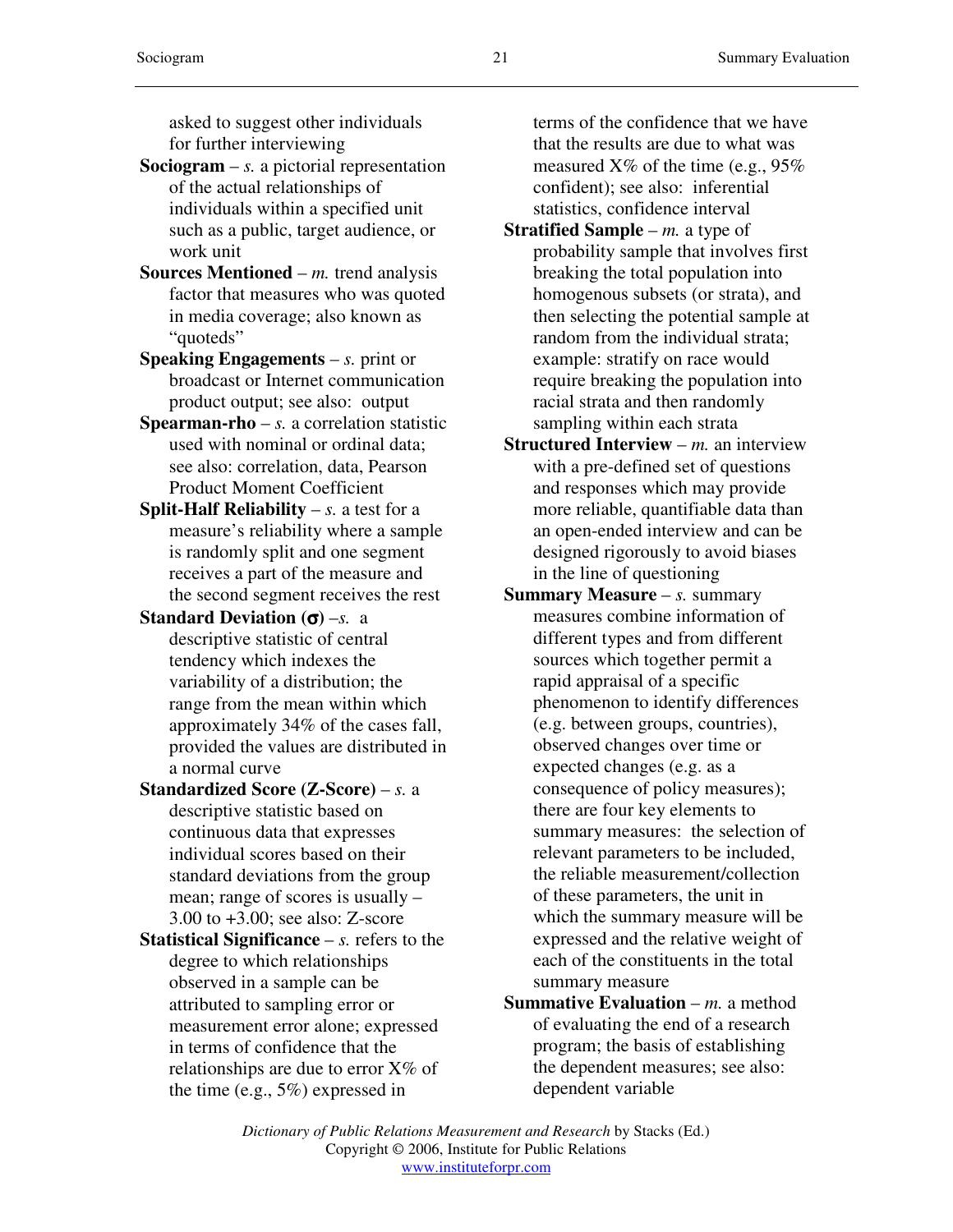- **Survey Methodology** *m.* a formal research methodology that seeks to gather data and analyze a population's or sample's attitudes, beliefs, and opinions; data are gather in-person or telephone (face-to-face), or self-administered via the mail, email, or fax; see also: survey methodology, longitudinal survey, panel survey, cohort survey, snapshot survey
- **Symbols/Words** *s.* a manifest unit of analysis used in content analysis consisting of specific words (e.g., pronouns, client name, logotypes) that are counted; see also: content analysis
- **Systematic Sample** *m.* a type of probability sample in which units in a population are selected from an available list at a fixed interval after a random start

### $-$  T  $-$

- **Target Audience** *m.* a very specific audience differentiated from "audience" by some measurable characteristic or attribute (e.g., sports fishermen)
- **Targeted Gross Rating Points (TGRP)** – *s.* Gross Rating Points (GRP) targeted to a particular group or target audience; an outcome often used as a dependent variable; see also: dependent variable, Gross Rating Points, outcome
- **Test-Retest Reliability** *s.* a test for a measure's reliability by testing the same sample with the same measure over time
- **Themes**  $s$ . a latent unit of analysis used in content analysis that measures an underlying theme or thesis (e.g., sexuality, violence, credibility); see also: content analysis
- **Throughputs** *m.* the development, creative, and production activities (writing, editing, creative design, printing, fabrication, etc.) as part of the throughput stage of a communication product production process
- **Time/Space Measures** *s.* a manifest unit of analysis used in content analysis consisting of physically measurable units (e.g., column inches, size of photographs, broadcast time for a story); see also: content analysis
- **Tone** *s.* trend and latent content analysis factor that measures how a target audience feels about the client or product or topic; typically defined as positive, neutral/balanced, or negative; often used as an outcome and dependent variable; see also: dependent variable, outcome, content analysis
- **Trend Analysis** *m.* tracking of performance over the course of a PR campaign or program; survey method whereby a topic or subject is examined over a period of time through repeated surveys of independently selected samples (snapshot or cross-sectional survey)
- **t-Test** *s.* an inferential statistical test of significance for continuous measurement dependent variables against a bivariate independent variable; used when total number of observations are less than 100; see also: paired t-test; independent ttest; known group t-test, inferential statistics
- **Type of Article** *m.* categories of a publication such as "product review," "by-lined article," "editorial," "advertorial," "feature story;" *s.* trend analysis factor that measures the nature of client or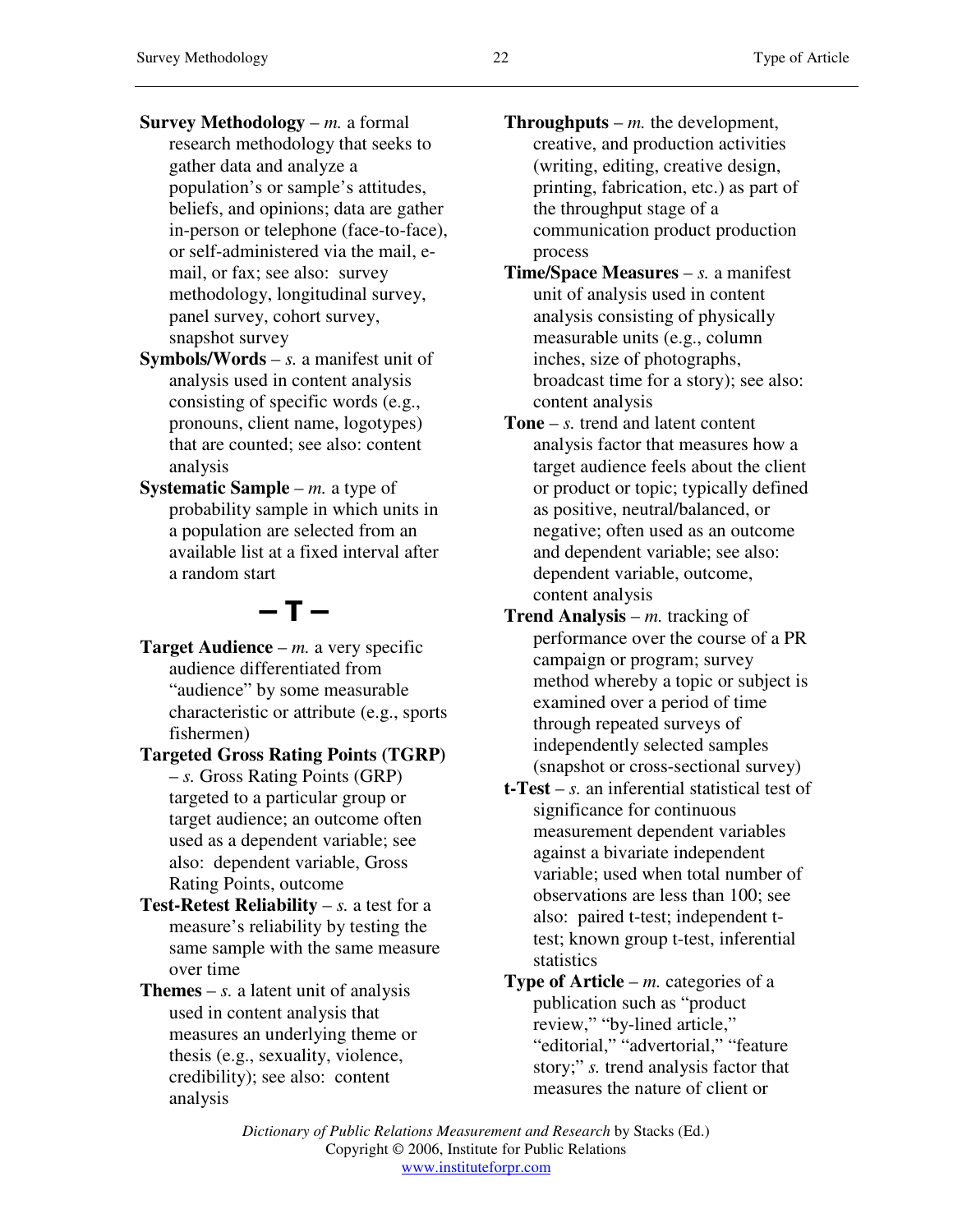product or topic coverage (e.g., column inches, broadcast time); often used as a dependent variable; see also; dependent variable

### – U –

- **Unit of Analysis**  $m$ . the specification of what is to be counted in content analysis methodology; consist of symbols/words, time/space measures, characters, themes, and items; may be *manifest* (observable) or *latent* (attitudinal)
- **Univariate Analysis** *s.* the examination of only one variable at a time
- **Universe**  $m$ , the set of all the units from which a sample is drawn; also called the population

### $-$  V  $-$

- **Validity**  $m$ . the extent to which a research project actually measures what it is intended, or purports to measure; see also: measurement validity
- **Value**  $m$ . an underlying cultural expectation, usually directs an individual's beliefs
- **Variance**  $(\sigma^2)$  *s.* a descriptive statistic of central tendency that measures the extent to which individual scores in a data set differ from each other; the sum of the squared standard deviations from the mean  $(\sigma)$

```
Verbatim – m. A transcript of the actual
comments participants make in a
focus group or individuals. Many
researchers include verbatims in
their final reports to support their
interpretation of the finding; s. data
which may be used in content
analysis; see also: interview
schedule, semi-structured interview,
structured interview, content analysis
```
### – W –

- **Weighted Average** *s.* an average that takes into account the proportional relevance of each component, rather than treating each component equally
- **Weighting**  $s$ . assigning a numerical coefficient to an item to express its relative importance in a frequency distribution
- **Word/Symbol** *s.* from content analysis, a unit of analysis consisting of the actual word or symbol communicated in the media; see also: content analysis

## – Z –

**Z-Score (Standardized Score)** – *s.* a descriptive statistic of central tendency that takes data from different types of scales and standardizes them as areas under the normal curve for comparison purposes; see also: standardized score